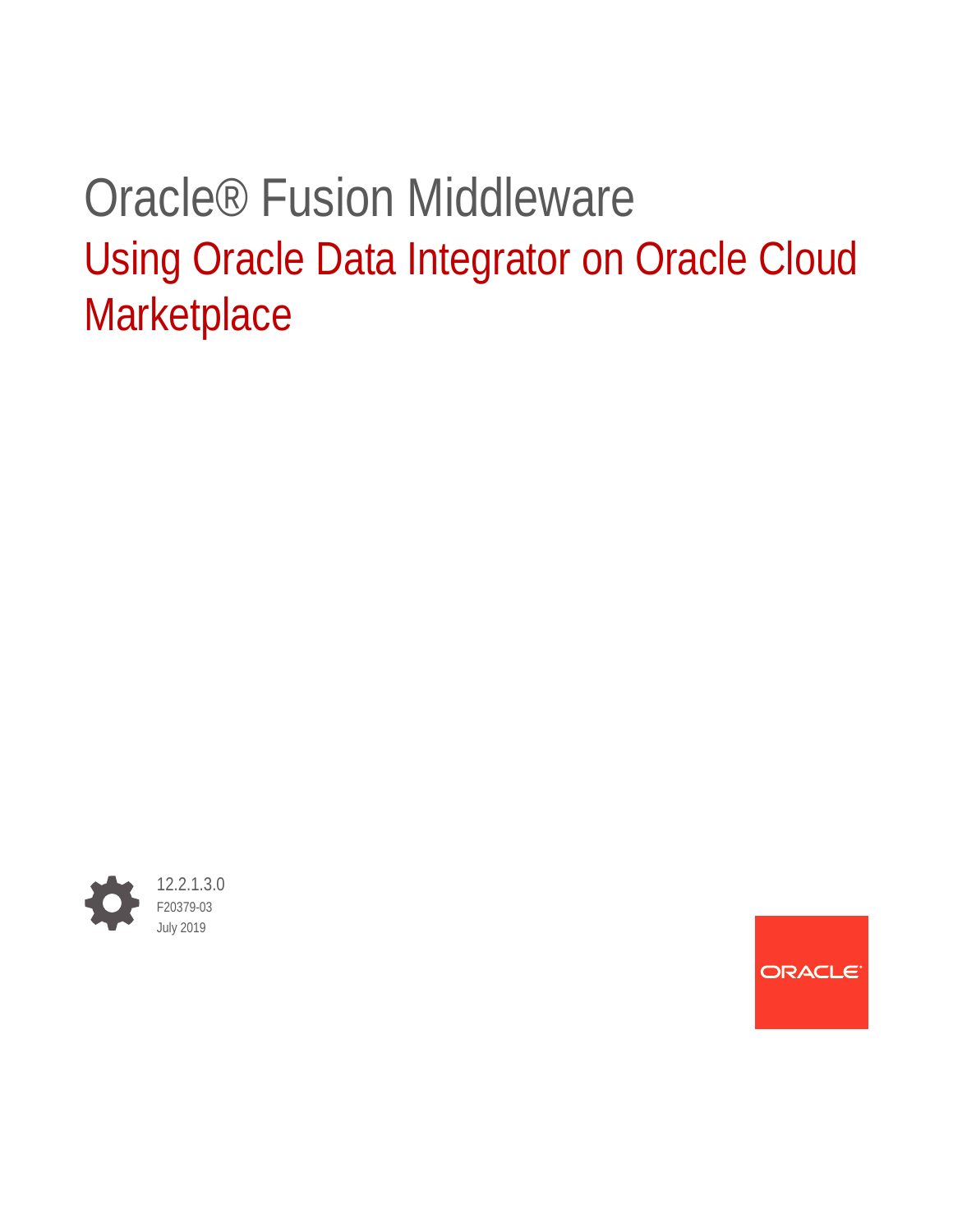Oracle Fusion Middleware Using Oracle Data Integrator on Oracle Cloud Marketplace, 12.2.1.3.0

F20379-03

Copyright © 2019, Oracle and/or its affiliates. All rights reserved.

Primary Author: Oracle Corporation

This software and related documentation are provided under a license agreement containing restrictions on use and disclosure and are protected by intellectual property laws. Except as expressly permitted in your license agreement or allowed by law, you may not use, copy, reproduce, translate, broadcast, modify, license, transmit, distribute, exhibit, perform, publish, or display any part, in any form, or by any means. Reverse engineering, disassembly, or decompilation of this software, unless required by law for interoperability, is prohibited.

The information contained herein is subject to change without notice and is not warranted to be error-free. If you find any errors, please report them to us in writing.

If this is software or related documentation that is delivered to the U.S. Government or anyone licensing it on behalf of the U.S. Government, then the following notice is applicable:

U.S. GOVERNMENT END USERS: Oracle programs, including any operating system, integrated software, any programs installed on the hardware, and/or documentation, delivered to U.S. Government end users are "commercial computer software" pursuant to the applicable Federal Acquisition Regulation and agency-spe‐ cific supplemental regulations. As such, use, duplication, disclosure, modification, and adaptation of the pro‐ grams, including any operating system, integrated software, any programs installed on the hardware, and/or documentation, shall be subject to license terms and license restrictions applicable to the programs. No other rights are granted to the U.S. Government.

This software or hardware is developed for general use in a variety of information management applications. It is not developed or intended for use in any inherently dangerous applications, including applications that may create a risk of personal injury. If you use this software or hardware in dangerous applications, then you shall be responsible to take all appropriate fail-safe, backup, redundancy, and other measures to ensure its safe use. Oracle Corporation and its affiliates disclaim any liability for any damages caused by use of this software or hardware in dangerous applications.

Oracle and Java are registered trademarks of Oracle and/or its affiliates. Other names may be trademarks of their respective owners.

Intel and Intel Xeon are trademarks or registered trademarks of Intel Corporation. All SPARC trademarks are used under license and are trademarks or registered trademarks of SPARC International, Inc. AMD, Opteron, the AMD logo, and the AMD Opteron logo are trademarks or registered trademarks of Advanced Micro Devices. UNIX is a registered trademark of The Open Group.

This software or hardware and documentation may provide access to or information about content, products, and services from third parties. Oracle Corporation and its affiliates are not responsible for and expressly dis‐ claim all warranties of any kind with respect to third-party content, products, and services unless otherwise set forth in an applicable agreement between you and Oracle. Oracle Corporation and its affiliates will not be responsible for any loss, costs, or damages incurred due to your access to or use of third-party content, prod‐ ucts, or services, except as set forth in an applicable agreement between you and Oracle.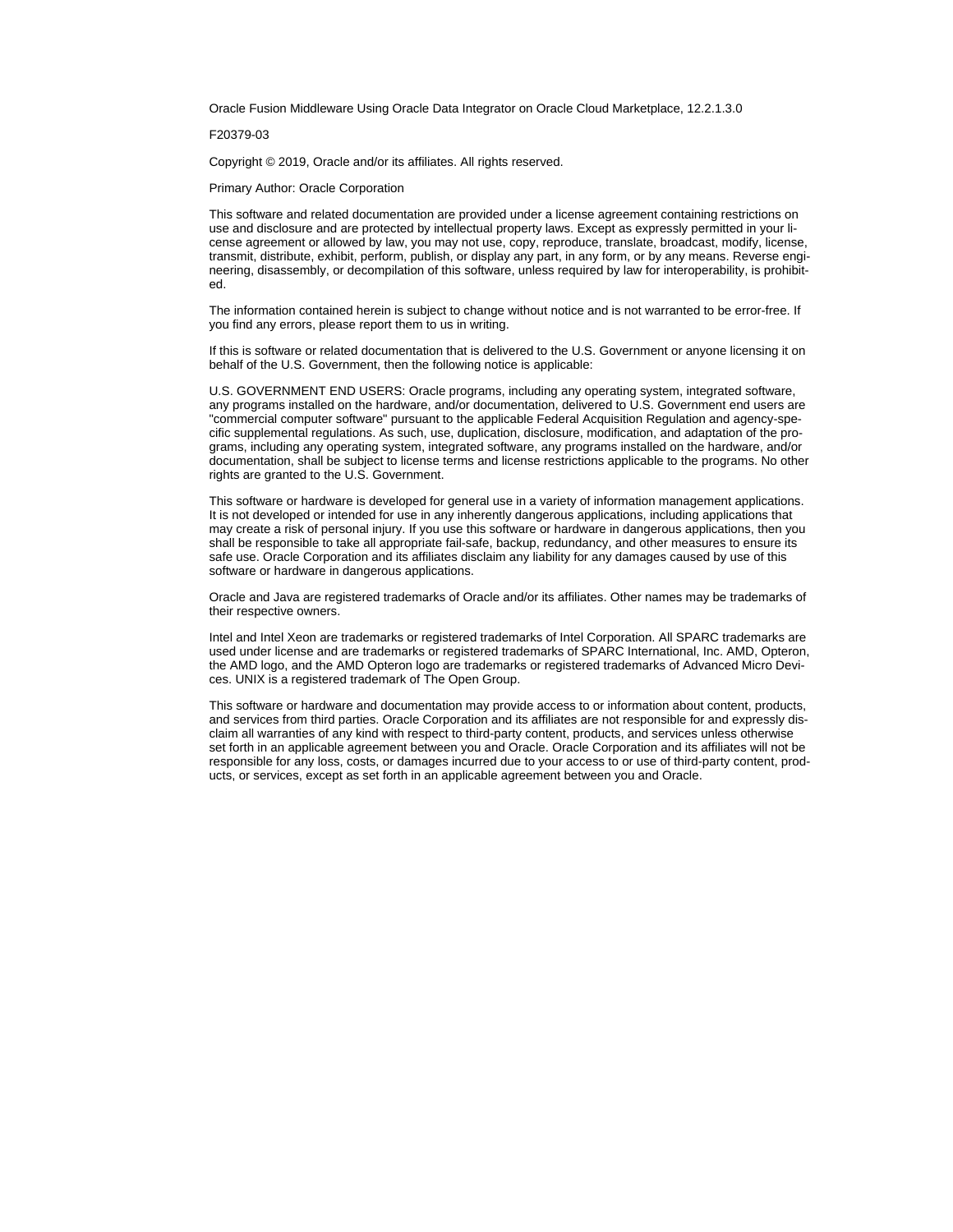# **Contents**

#### [Preface](#page-3-0)

| Audience                    | iv           |
|-----------------------------|--------------|
| Documentation Accessibility | iv           |
| Related Documents           | iv           |
| Conventions                 | $\mathsf{V}$ |
|                             |              |

### 1 [Getting Started with Oracle Cloud Marketplace](#page-5-0)

| Launching an Oracle Data Integrator Instance             | $1 - 1$ |
|----------------------------------------------------------|---------|
| <b>OCI Configuration</b>                                 | $1 - 1$ |
| Configuring ODI for Autonomous Data Warehouse (Optional) | $1 - 2$ |

### 2 [Working with ODI Instance](#page-10-0)

| Connecting to ODI Instance           | $2 - 1$  |
|--------------------------------------|----------|
| <b>Starting ODI Studio</b>           | $2 - 2$  |
| Configuring Data Sources and Targets | $2 - 6$  |
| Reverse Engineering Data Models      | $2 - 7$  |
| <b>Creating Mappings</b>             | $2 - 9$  |
| <b>Monitoring ODI Executions</b>     | $2 - 9$  |
| Installation Locations               | $2 - 10$ |
| Patching                             | $2 - 11$ |
|                                      |          |

### 3 [Troubleshooting ODI on OCI](#page-21-0)

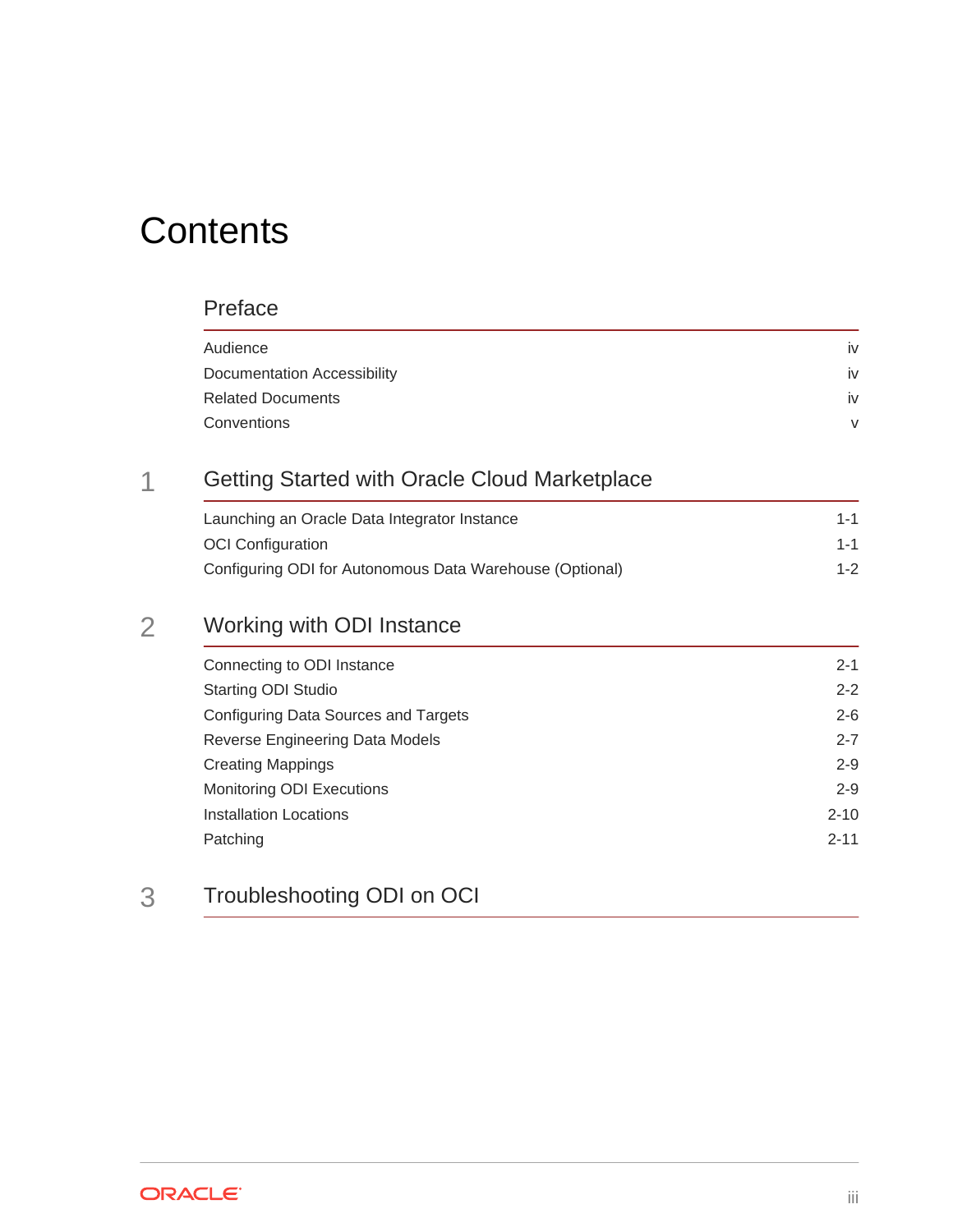# <span id="page-3-0"></span>Preface

This book describes how to use Oracle Data Integrator on Oracle Cloud Marketplace. This preface contains the following topics:

- **Audience**
- Documentation Accessibility
- Related Documents
- **[Conventions](#page-4-0)**

## Audience

This document helps you to use Oracle Data Integrator on Oracle Cloud Marketplace.

## Documentation Accessibility

For information about Oracle's commitment to accessibility, visit the Oracle Accessibility Program website at<http://www.oracle.com/pls/topic/lookup?ctx=acc&id=docacc>.

#### **Access to Oracle Support**

Oracle customers that have purchased support have access to electronic support through My Oracle Support. For information, visit [http://www.oracle.com/pls/topic/look‐](http://www.oracle.com/pls/topic/lookup?ctx=acc&id=info) [up?ctx=acc&id=info](http://www.oracle.com/pls/topic/lookup?ctx=acc&id=info) or visit <http://www.oracle.com/pls/topic/lookup?ctx=acc&id=trs>if you are hearing impaired.

### Related Documents

For more information, see the following documents in *[Oracle Data Integrator Library](http://docs.oracle.com/middleware/12213/odi/index.html)*:

- *Release Notes for Oracle Data Integrator*
- *Understanding Oracle Data Integrator*
- *Developing Integration Projects with Oracle Data Integrator*
- *Installing and Configuring Oracle Data Integrator*
- *Upgrading Oracle Data Integrator*
- *Integrating Big Data with Oracle Data Integrator Guide*
- *Application Adapters Guide for Oracle Data Integrator*
- *Developing Knowledge Modules with Oracle Data Integrator*

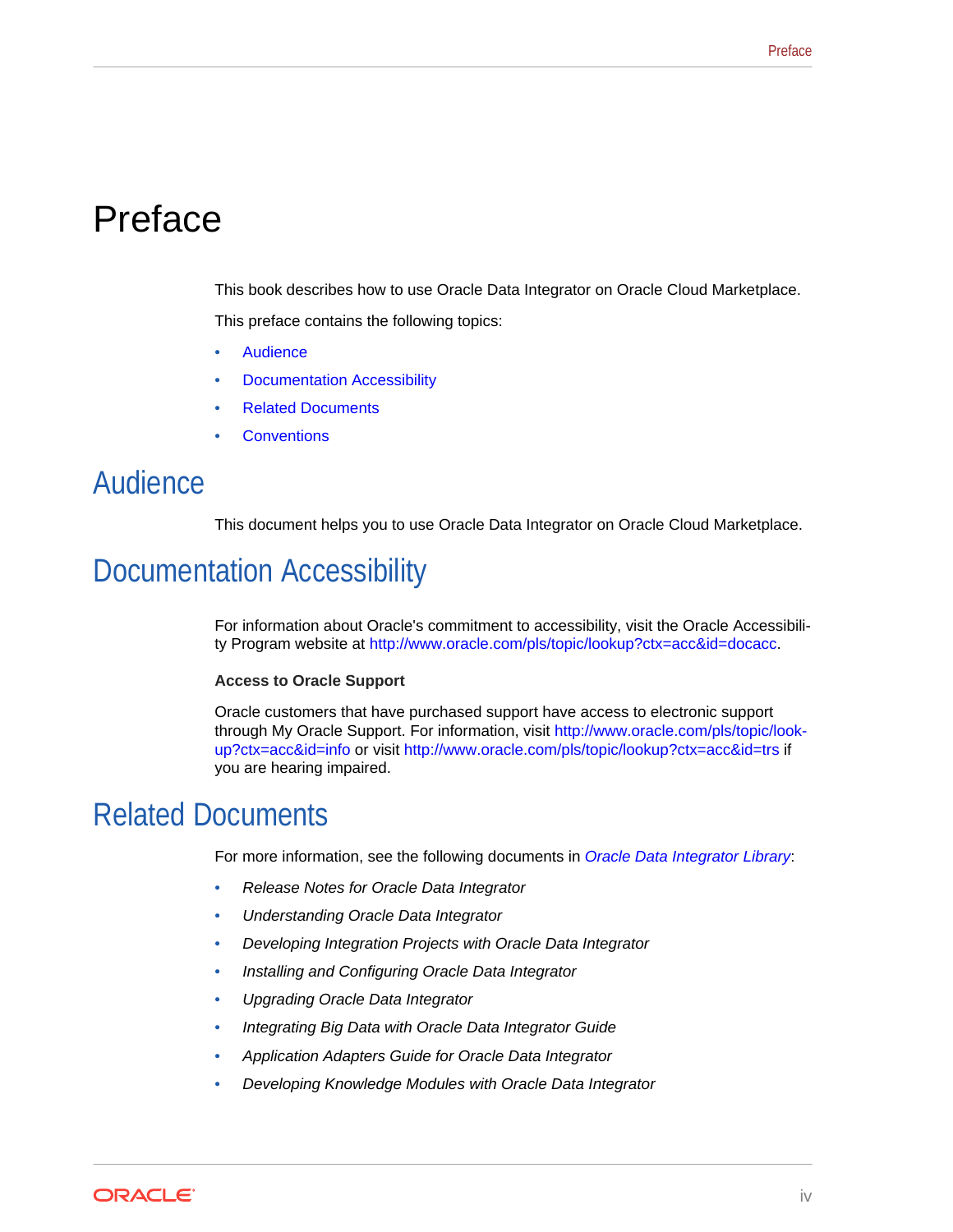- <span id="page-4-0"></span>• *Connectivity and Knowledge Modules Guide for Oracle Data Integrator Develo‐ per's Guide*
- *Oracle Data Integrator Tools Reference*
- *Data Services Java API Reference for Oracle Data Integrator*
- *Open Tools Java API Reference for Oracle Data Integrator*
- *Getting Started with SAP ABAP BW Adapter for Oracle Data Integrator*
- *Java API Reference for Oracle Data Integrator*
- *Getting Started with SAP ABAP ERP Adapter for Oracle Data Integrator*
- *Oracle Data Integrator 12c Online Help*, which is available in ODI Studio through the JDeveloper Help Center when you press **F1** or from the main menu by select‐ ing **Help**, and then **Search** or **Table of Contents**.

## **Conventions**

The following text conventions are used in this document:

| <b>Convention</b> | <b>Meaning</b>                                                                                                                            |
|-------------------|-------------------------------------------------------------------------------------------------------------------------------------------|
| boldface          | Boldface type indicates graphical user interface elements associated<br>with an action, or terms defined in text or the glossary.         |
| italic            | Italic type indicates book titles, emphasis, or placeholder variables for<br>which you supply particular values.                          |
| monospace         | Monospace type indicates commands within a paragraph, URLs, code<br>in examples, text that appears on the screen, or text that you enter. |

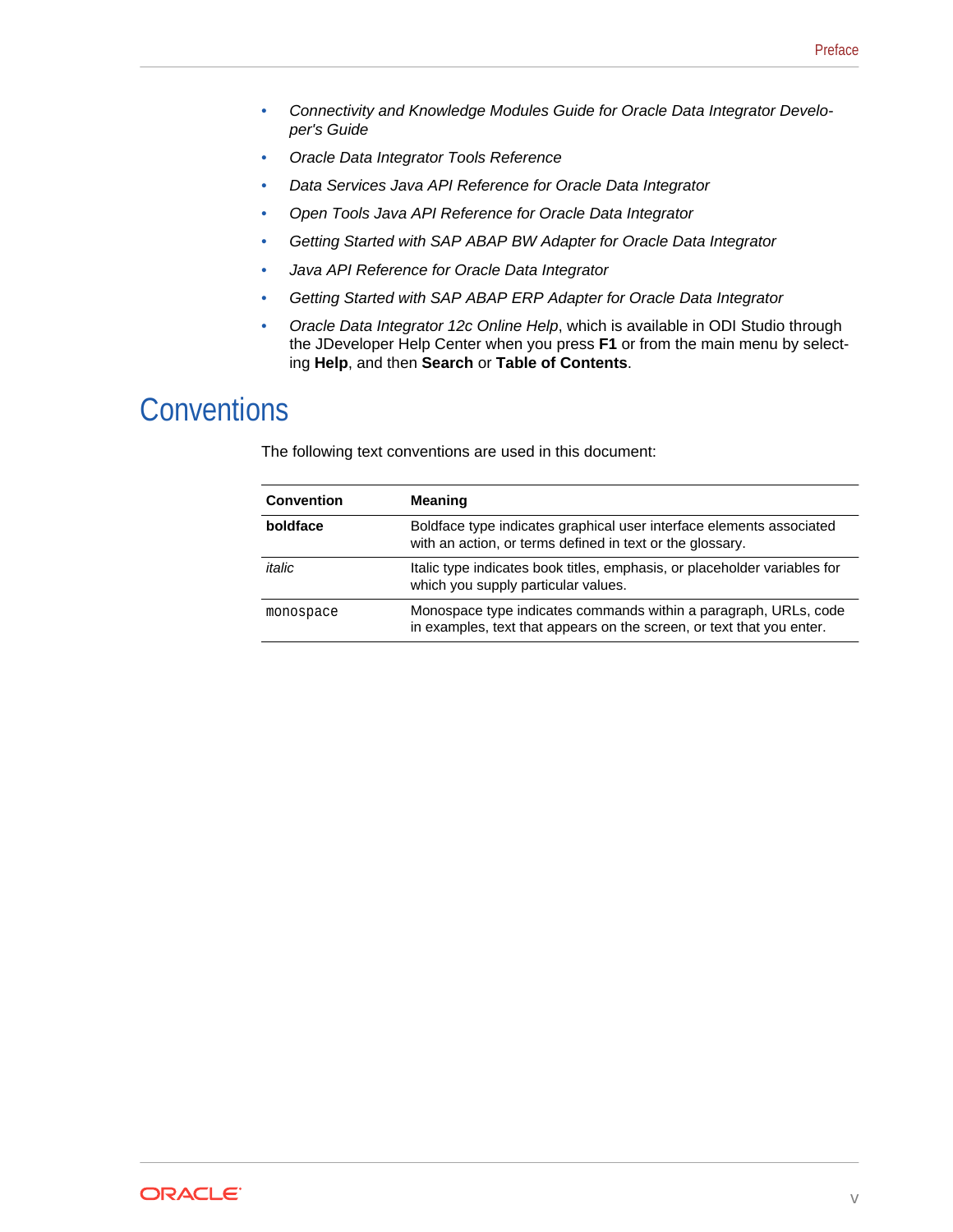# <span id="page-5-0"></span>1 Getting Started with Oracle Cloud Market‐ place

Oracle Data Integrator on Oracle Cloud Marketplace is a product offering that enables customers to quickly set up and run Oracle Data Integrator (ODI) on Oracle Cloud and it provides a fully unified solution for building, deploying, and managing complex data warehouses or as part of data- centric architectures in a SOA or business intelligence environment. In addition, it combines all the elements of data integration - data move‐ ment, data synchronization, data quality, data management, and data services - to en‐ sure that information is timely, accurate, and consistent across complex systems.

It contains the following sections:

- Launching an Oracle Data Integrator Instance
- **OCI Configuration**
- [Configuring ODI for Autonomous Data Warehouse \(Optional\)](#page-6-0)

#### **Note:**

Refer to [Launching Your First Linux Instance](https://docs.cloud.oracle.com/iaas/Content/GSG/Reference/overviewworkflow.htm) documentation before creating the ODI instance.

## Launching an Oracle Data Integrator Instance

Perform the following steps to create an instance of Oracle Data Integrator running on Oracle Cloud Infrastructure (OCI).

- **1.** After finding Oracle Data Integrator on Oracle Cloud Marketplace, click Get App.
- **2.** Select the OCI region in which you wish to install ODI, and click Launch Image.
- **3.** Log in to your OCI account.
- **4.** Click Launch Instance.
- **5.** Select the latest version of the image from the drop-down list.
- **6.** Select the compartment where you wish to install Oracle Data Integrator.
- **7.** Review and accept the Oracle Terms of Use.
- **8.** Click Launch Instance.

# **OCI Configuration**

On the Create Compute Instance page, specify the following:

**1.** In the Name Your Instance text box, enter your choice of name. For example- odi1

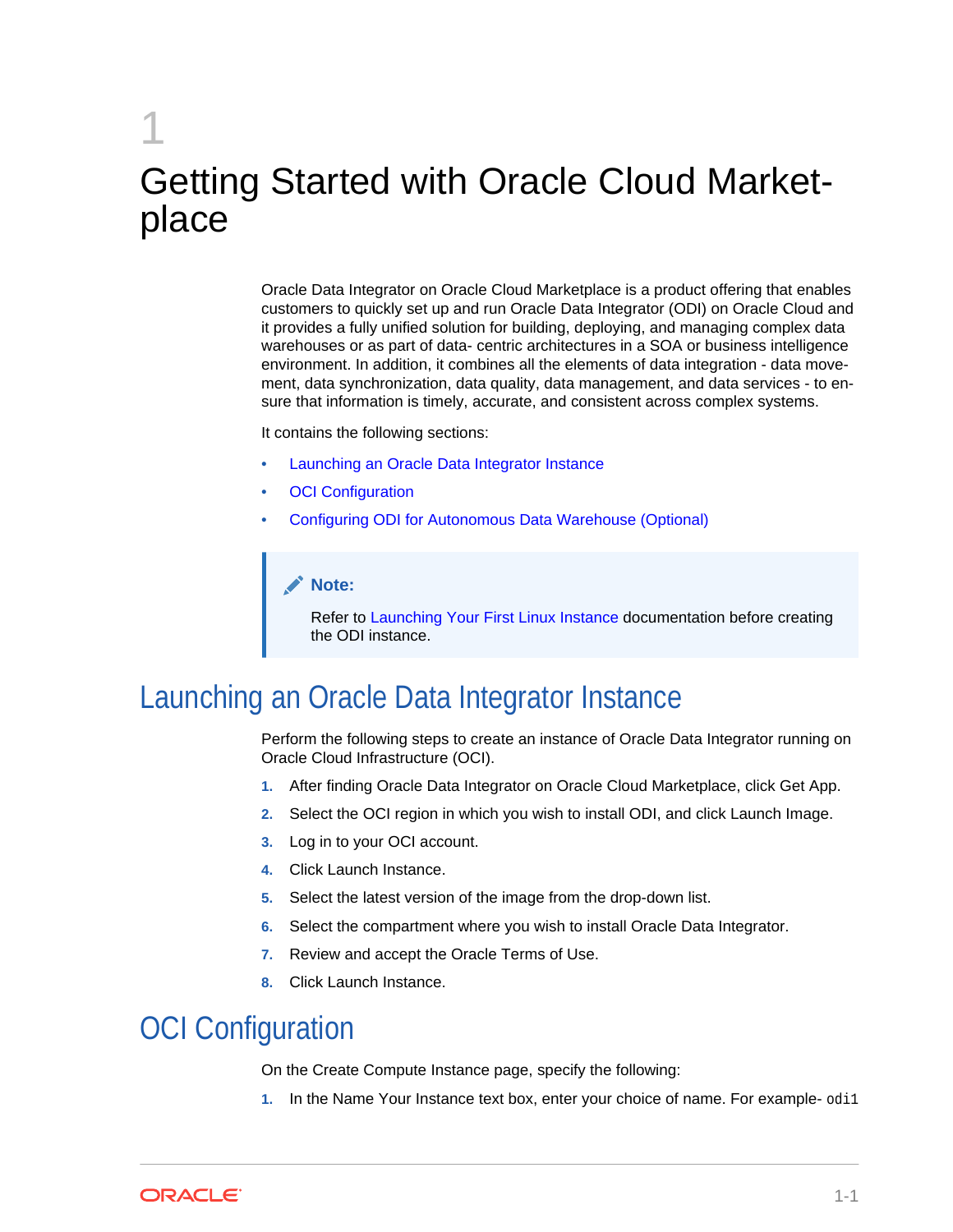- <span id="page-6-0"></span>**2.** From the Select an Availability Domain for your Instance drop-down, choose an availability domain.
- **3.** In the Choose an operating system or image source, you can see the name of the OCI Console Marketplace image: Oracle Data Integrator.
- **4.** For Choose Instance Type option, select Virtual Machine.
- **5.** For Choose Instance Shape option, you can see a default shape, such as VM.Standard2.1 shape.



To use ODI, select a shape with a minimum of 2 OCPUs.

- **6.** For Configure Boot Volume option, accept the default volume size.
- **7.** For Add SSH Key option, choose either of the following options:
	- Select Choose SSH key file option, to specify the file containing your SSH public key that was generated previously.
	- Select Paste SSH keys option and paste the SSH public key content in the text field provided, using the content of the public key that was generated pre‐ viously.
- **8.** For Configure Networking option:
	- From the Virtual cloud network compartment drop-down list, select the com‐ partment where your VCN has been setup.
	- From the Virtual cloud network drop-down list, choose your VCN.
	- For Subnet compartment option, specify the compartment containing the sub‐ net that you wish to use.
	- For Subnet option, specify the subnet you wish to use (you need not change this normally from the default one, when you select the Subnet compartment ).

#### **Note:**

If the VM is associated with a public subnet and you wish to assign a public IP address, click the link Show Advanced Options, choose the Networking tab, and then select the Assign public IP address check box.

**9.** Click Create.

When the instance gets created (provisioned), it appears in the instance list. To view full details about it, including IP addresses, click the instance name in the displayed instance list.

# Configuring ODI for Autonomous Data Warehouse (Option‐ al)

If you aim to use an Autonomous Data Warehouse (ADW) or Autonomous Transaction Processing (ATP) in this tenancy as a part of your ODI transformations, you can use

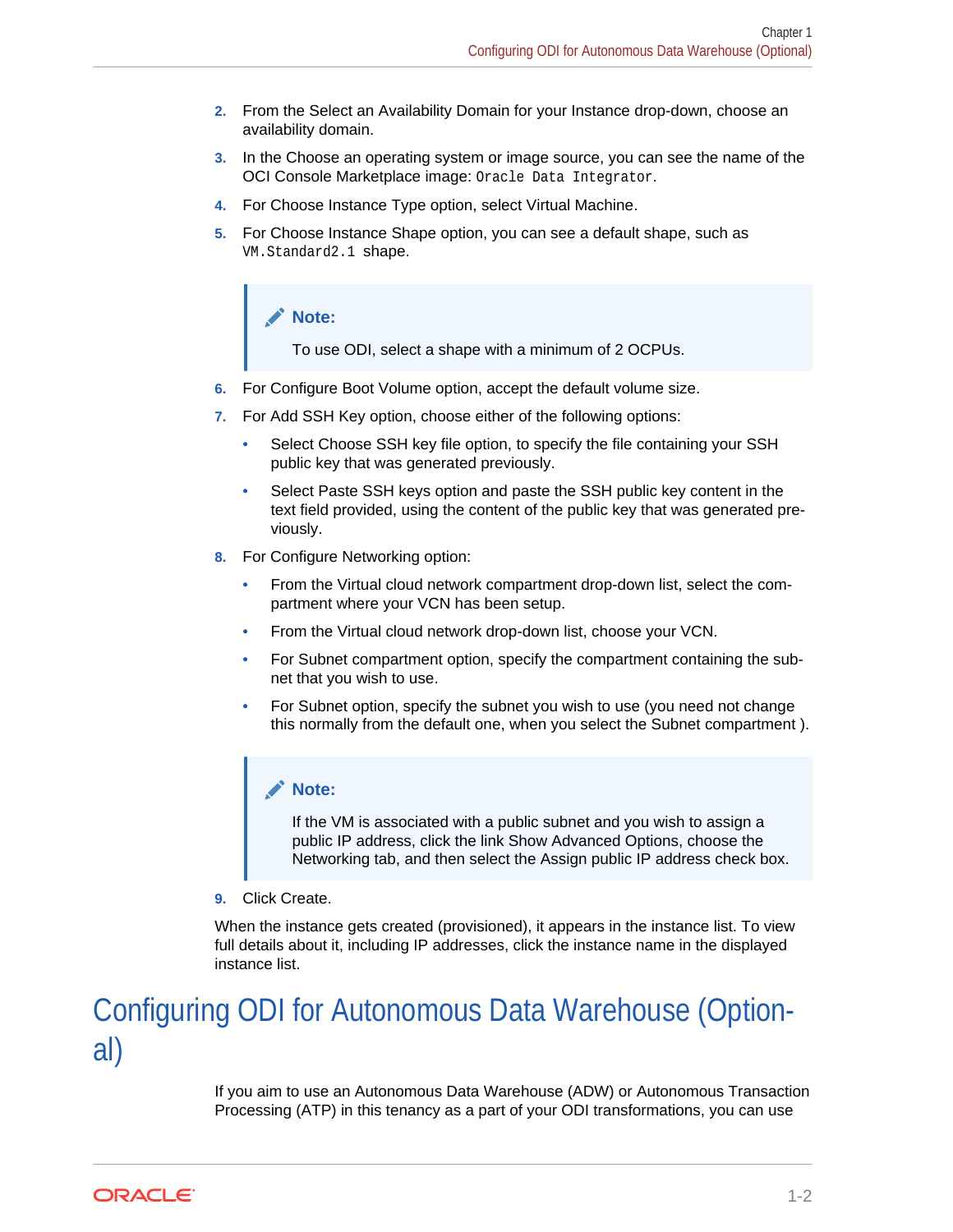the ADW/ATP Dataserver setup UI to quickly setup this connection in ODI. An ODI Oracle Dataserver is created with all the credentials necessary for the connection. If your instance is newly created, wait for few minutes for the server to start functioning.

When the created ODI instance is fully provisioned and running, you can launch the Oracle ADW/ATP Dataserver setup UI by accessing the URL http://<ipaddress>: 8080/odi.

In the above URL, IP address refers to the DNS hostname or IP address, if connecting to the instance externally. If connecting to the instance within the Virtual Cloud Net‐ work (VCN), you can use the Internal FQDN (fully qualified domain name), which is displayed on the OCI Console once the instance has been provisioned. For such inter‐ nal connections, you can copy and paste this to your browser window and append or setup to get to the ODI ADW/ATP Dataserver setup page.

To list ADW/ATP instances in the ADW/ATP Instance drop-down and configure ADW/ATP Dataserver in ODI repository follow the below steps:

• Create a dynamic group to include matching rules for instances in a specified compartment. For example

ALL {instance.compartment.id = 'ocid1.compartment.oc1..aaaaaaaabgr34tpuanpvq6xfb667nsmy2jz45zj6dexojhxdsv4mjayem3cq'}

• Navigate to Identity -> Policies -> Create Policy to create policy statements as specified below :

If you set policy at:

– ODI compartment level, then all ADW/ATP instances from the compartment where ODI instance is created are listed. For example - To List ADW/ATP instances only from the ODI instance com‐ partment, you have to setup the following policy: Create dynamic group like: ALL {instance.compartment.id = 'ocid1.compartment.oc1..aaaaaaaabgr34tpuanpvq6xfb667nsmy2jz45zj6dexojhxdsv4mjayem3cq'} Allow dynamic-group odi\_group to inspect autonomous-database-family in compartment odi

Allow dynamic-group odi\_group to read autonomous-database-family in compartment odi

Allow dynamic-group odi\_group to inspect compartments in compartment odi

– ODI tenant level, then all ADW/ATP instances from all the compartments of the tenancy are listed.

For example - To list ADW/ATP instances from all the compartments of tenan‐ cy, you have to setup the following policy:

Create dynamic group like: ALL {instance.compartment.id = 'ocid1.compartment.oc1..aaaaaaaabgr34tpuanpvq6xfb667nsmy2jz45zj6dexojhxdsv4mjayem3cq'} Allow dynamic-group odi\_group to inspect autonomous-database-family in tenancy Allow dynamic-group odi\_group to read autonomous-database-family in tenancy Allow dynamic-group odi\_group to inspect compartments in tenancy

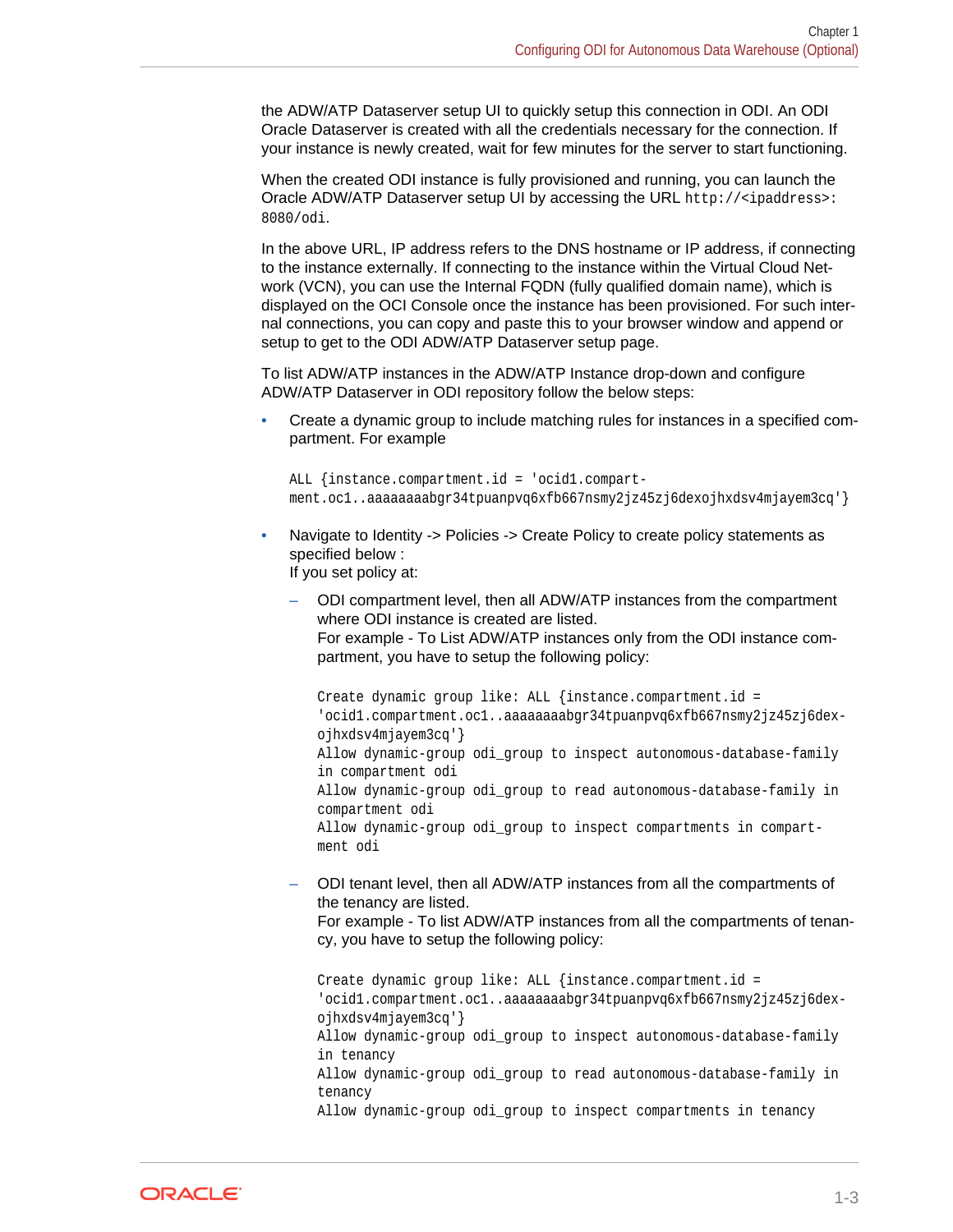If the policies are not created previously during ODI Instance creation, then create the policies (as mentioned above) and restart the jettyodi.service before launching the ADW/ATP Dataserver UI.

Refer to [Troubleshooting ODI on OCI](#page-21-0), to know how to restart the jettyodi.service.

To create an ODI Oracle Dataserver connecting to an ADW/ATP instance,

Provide the following details in the ADW/ATP Instance Details interface:

| <b>ADW/ATP Instance Details</b> |                               |   |   |
|---------------------------------|-------------------------------|---|---|
| ADW/ATP Instance *              | Select ADW/ATP Instance       | v | 0 |
| Username <sup>*</sup>           | <i><u><b>Username</b></u></i> |   |   |
| Password *                      | Password                      |   |   |
| ADW/ATP Service *               | Select ADW/ATP Service        | v |   |

**1.** From the ADW/ATP Instance drop-down list, select the required ADW/ATP in‐ stance.

The ADW/ATP instances <CompartmentName-ADW/ATP InstanceName> are list‐ ed.When you select an instance, in the backend, the ADW/ATP dataserver is cre‐ ated in the format ADW/ATP Instance Name + "-" + RandomNuber.

- **2.** In the User Name and Password fields, provide the ADW/ATP user credentials.
- **3.** From the ADW/ATP Service drop-down list, select the connection details.
- **4.** Click Configure.

This creates an Oracle Dataserver for the ADW/ATP instance in the ODI repository.

You can create multiple Dataservers for the same ADW/ATP instance without consid‐ ering ADW/ATP service profiles (High, Low or Medium).

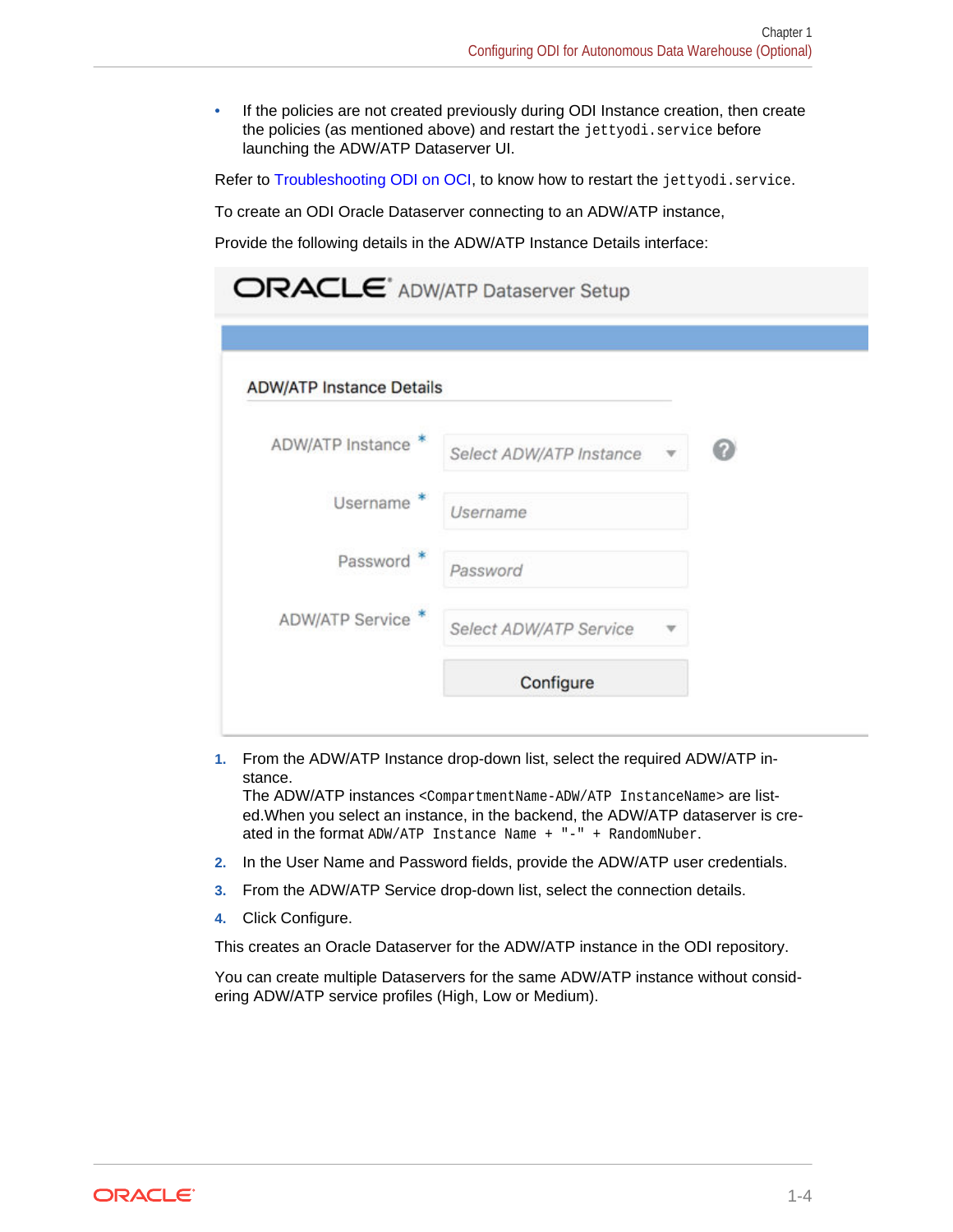#### **Note:**

Make sure you provide correct ADW user credentials while creating the ADW Dataserver. If you provide wrong user credentials you may not be able to connect to the newly created Dataserver. However, you can update the ADW/ATP user credentials, if needed, from ODI studio once you create the ADW/ATP Dataserver.

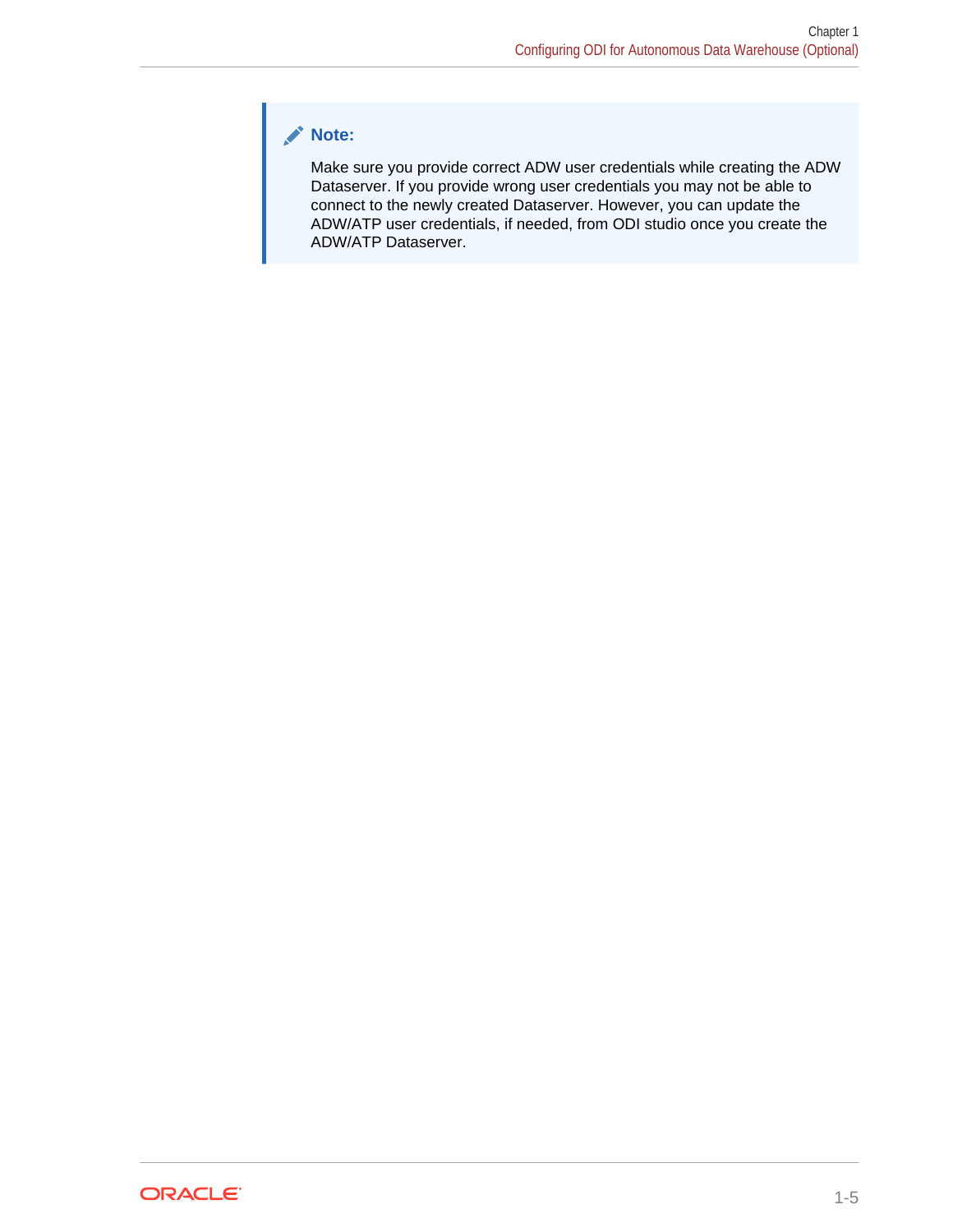# <span id="page-10-0"></span>2 Working with ODI Instance

This chapter guides you to connect and work with the ODI instance.

It contains the following sections:

- Connecting to ODI Instance
- **[Starting ODI Studio](#page-11-0)**
- [Configuring Data Sources and Targets](#page-15-0)
- [Reverse Engineering Data Models](#page-16-0)
- **[Creating Mappings](#page-18-0)**
- [Monitoring ODI Executions](#page-18-0)
- **[Installation Locations](#page-19-0)**
- **[Patching](#page-20-0)**

# Connecting to ODI Instance

You can connect to an ODI instance by using a Secure Shell (SSH) connection. Most Linux distributions include an SSH client by default. For Windows, you can download a free SSH client called PuTTY from<http://www.putty.org>.

#### **Note:**

When you're logged in as the default user - opc, you can use the sudo com‐ mand to run administrative tasks.

- **1.** To connect to your ODI instance from linux,
	- Log in to your instance using SSH.
	- Use the following command to set the file permissions so that only you can read the file:

\$ chmod 400 <private key>

where <private\_key> is the full path and name of the file that contains the private key associated with the instance you want to access.

Use the following SSH command to access the instance.

\$ ssh –i <private\_key> <username>@<public-ip-address>

where

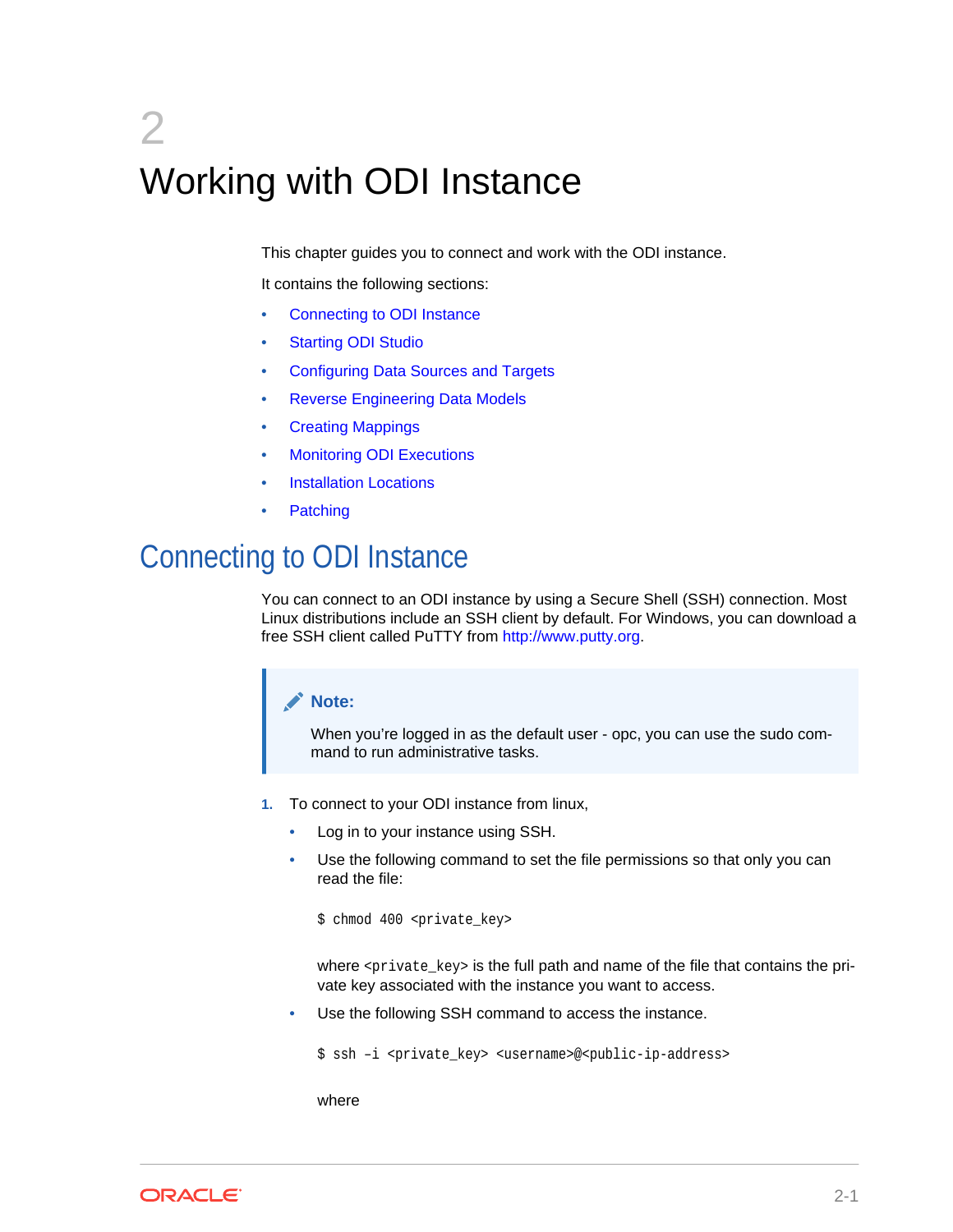- <span id="page-11-0"></span>– <private\_key> is the full path and name of the file that contains the pri‐ vate key associated with the instance you want to access.
- <username> is the default name for the instance. The default user name is opc.
- <public-ip-address> is your instance IP address that you retrieved from the Console.
- **2.** To connect to your ODI instance from windows,
	- Open putty.exe.
	- In the Category pane, select Window, and then select Translation.
	- In the Remote character set drop-down list, select UTF-8. The default locale setting on Linux-based instances is UTF-8, and this configures PuTTY to use the same locale.
	- In the Category pane, select Session and enter the following:
		- **a.** Host Name (or IP address):<username>@<public-ip-address>, where <username> is the default name for the instance. For Oracle Linux and CentOS images, the default user name is opc. For the Ubuntu image, the default name is ubuntu and <public-ip-address> is your instance public IP address that you retrieved from the console.
		- **b.** Port: 22
		- **c.** Connection type: SSH
	- In the Category pane, expand Connection, expand SSH, and then click Auth.
	- Click Browse, and then select your private key.
	- Click Open to start the session.

If this is your first time connecting to the instance, you might see a message that the server's host key is not cached in the registry. Click Yes to continue the con‐ nection.

### Starting ODI Studio

To access ODI studio through VNC, do the following:

- **1.** Install a VNC viewer on your local computer.
- **2.** Use SSH to connect to the compute instance running the Oracle Data Integrator Image, as described in [Connecting to ODI Instance](#page-10-0).
- **3.** Configure a VNC password by typing vncpasswd.
- **4.** When prompted, enter a new password (for example welcome1) and verify it.
- **5.** Optionally, enter a view only password.
- **6.** After the vncpasswd utility exits, start the VNC server by typing vncserver, for ex‐ ample vncserver -geometry 1920x1000. This will start a VNC server with display number 1 for the opc user, and the VNC server starts automatically if your instance is rebooted.
- **7.** On your local computer, connect to your instance and create a ssh tunnel for port 5901 (for display number 1):\$ ssh -L 5901:localhost:5901 –i id\_rsa opc@<IP Address>.

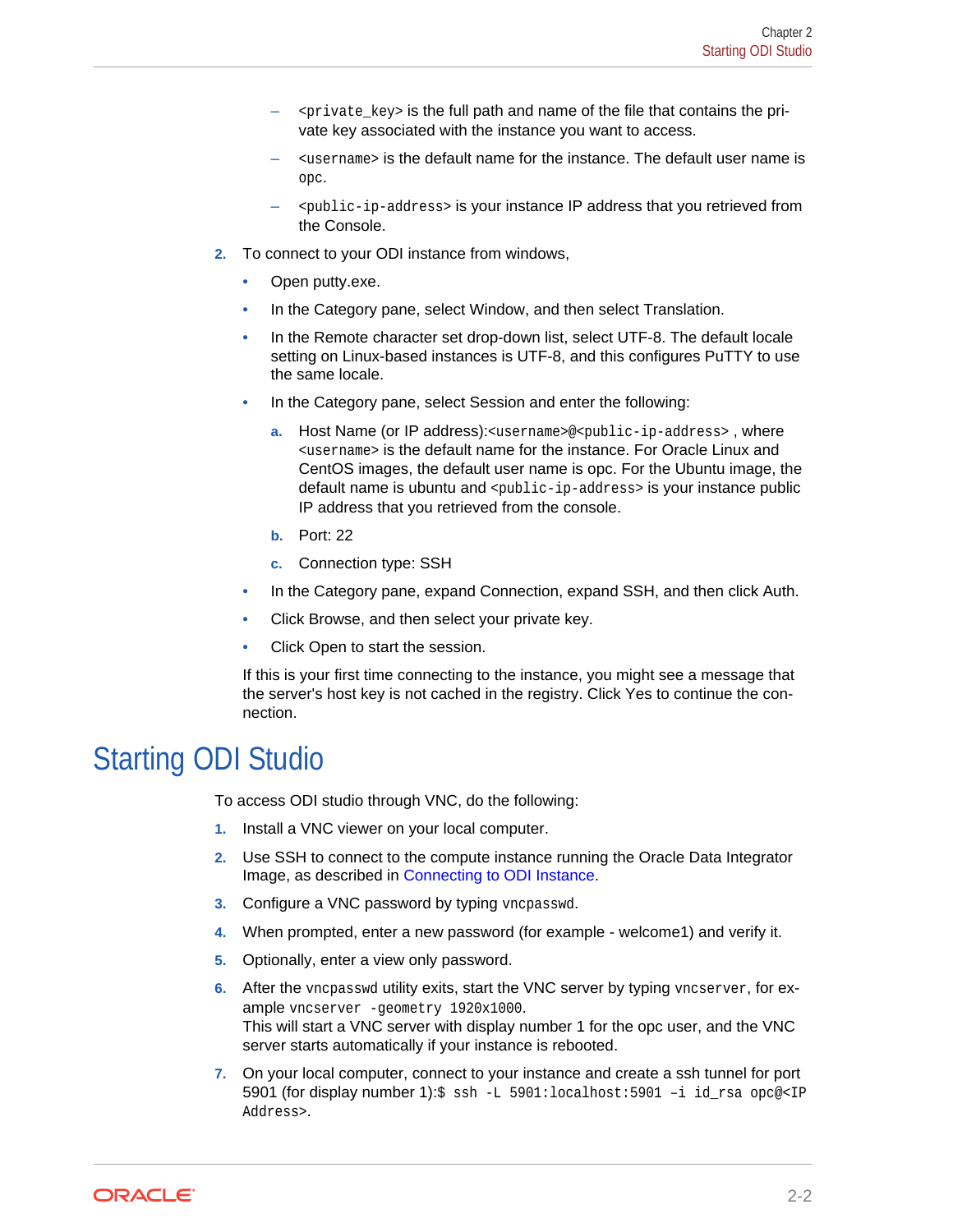- **8.** On your local computer, start a VNC viewer and establish a VNC connection to localhost:1.
- **9.** Enter the VNC password that you had set earlier.

To launch the ODI instance,

**1.** From the Applications menu, navigate to Accessories → ODI Studio or

Navigate to the location /home/opc/oracle/odi/studio/bin/odi in the VNC.

**2.** Connect to the repository with the already populated login credentials.

|                                                                              |                                   | Oracle Data Integrator Studio 12c |                                   |
|------------------------------------------------------------------------------|-----------------------------------|-----------------------------------|-----------------------------------|
| Edit View Search ODI Tools Window Team Run Help<br>Eile<br>8 E G<br>马斯卜 口音通路 |                                   | ◆表唱唱唱唱相##                         |                                   |
| 亙.<br>碰                                                                      |                                   |                                   |                                   |
| <b>Connect to Reposi</b>                                                     |                                   | <b>DATA INTEGRATOR</b>            |                                   |
|                                                                              |                                   | Learn & Explore                   |                                   |
|                                                                              |                                   | Oracle Data Integrator Login      |                                   |
|                                                                              | <b>ODISA MYSQL</b><br>Login Name: |                                   |                                   |
|                                                                              | User:                             | <b>SUPERVISOR</b>                 |                                   |
|                                                                              | Password:                         |                                   |                                   |
|                                                                              | Help                              | <b>THE LU O TOUTE</b>             | OK<br>Cancel                      |
|                                                                              |                                   | Creating an Agent                 |                                   |
|                                                                              |                                   |                                   | Creating Procedures and Scenarios |
|                                                                              |                                   | All Online Tutorials              |                                   |
|                                                                              |                                   | La Show on Startun                | Commisht @ 1991                   |

#### **Note:**

While connecting to your repository, if you had closed your MySQL in‐ stance by mistake,use the following commands to restart it:

sudo systemctl stop mysqlodi.service sudo systemctl start mysqlodi.service

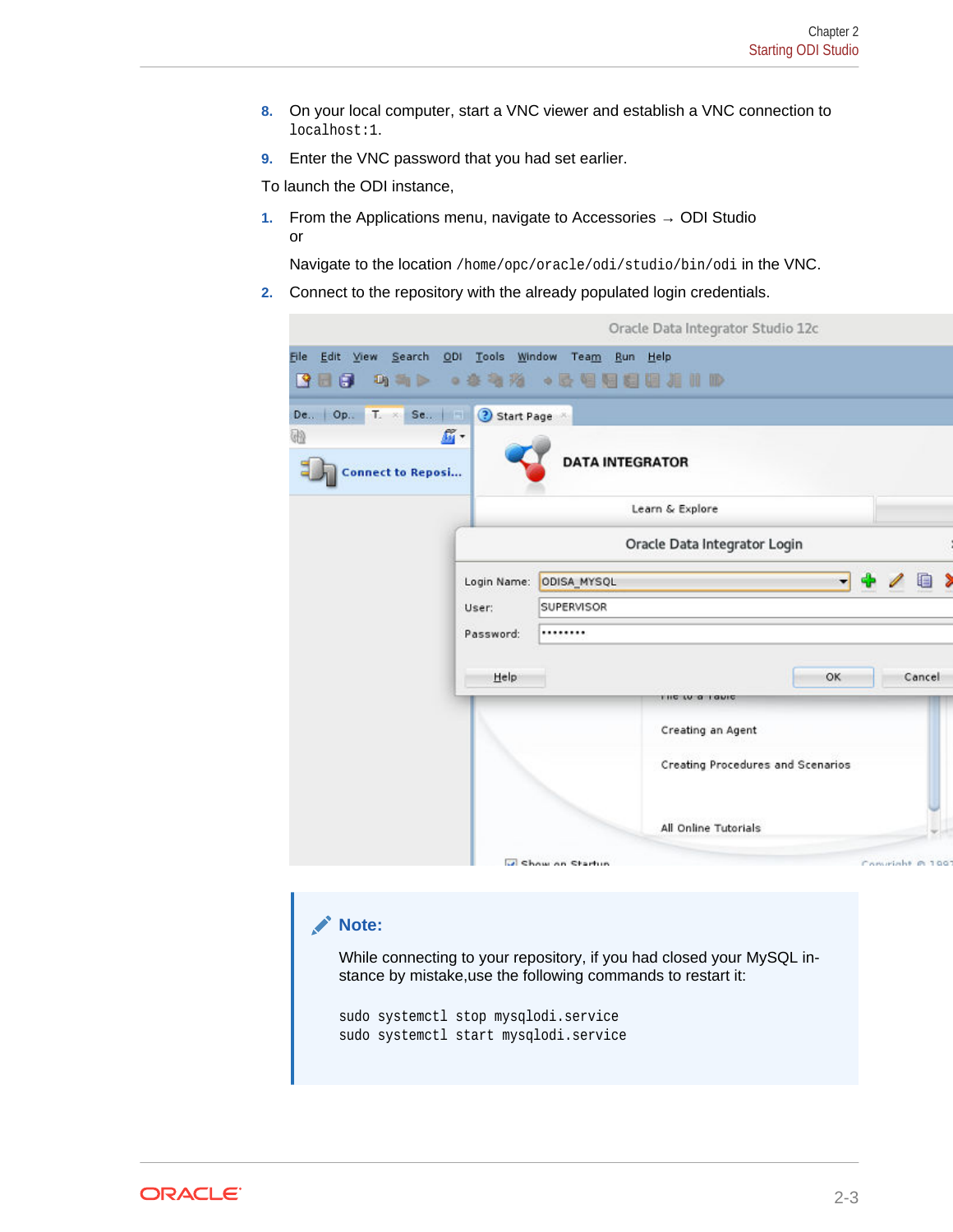Use the following command to get the MySQL user password

/home/opc/oracle/odi/common/scripts/getPassword.sh

This command helps you to get the default password for all MySQL users (root/ DEV\_ODI\_REPO).



Do not change the default password for DEV\_ODI\_REPO user.

**3.** Navigate to the ODI web app and configure the ADWC Dataserver setup. You can access the ODI web app using the URL http://<IPADDRESS>:8080/odi. Use the following commands to start and stop the ODI web app:

```
sudo systemctl stop jettyodi.service
sudo systemctl start jettyodi.service
```
**4.** Post successful configuration, check if the newly created data server is available in the Topology navigator -> Technologies -> Oracle

| File Edit View Search ODI Tools Window Team Run Help<br>机动区 日本电话<br>→ 表 唱 题 题 题 龙 11 协<br><b>BU B</b><br>De   Op T. × Se     2 Start Page ×<br>$\mathbb{Z}$ -<br>æ<br>- Physical Architect<br><b>DATA INTEGRATOR</b><br><b>B-BLDAP</b><br>H- Microsoft Access<br>Microsoft Excel<br>Learn & Explore<br>Microsoft SOL Server<br>MongoDB<br><b>Edition Interior</b><br><b>E</b> -MySQL<br>What's New<br><b>E-NetRexx</b><br>Getting Started Guide<br><b>B</b> Netezza<br><b>Release Notes</b><br><b>B</b> ODI Tools<br>Creating and Connecting to ODI Master and<br>OWB Runtime Reposit<br><b>Training Resources</b><br>Work Repositories<br>Operating System<br>e-foracle<br>H-I us-phoenix-1-odi-A<br>Creating an ODI Project and Mapping: Flat<br>File to a Table<br>Data Types<br>E-Actions<br>Creating an Agent<br><b>E</b> Fyindex Type<br><b>D</b> Oracle BAM<br>Cracle Bl<br>Creating Procedures and Scenarios<br>$\mathbb{G}$ -<br>+I Contexts<br>+ Logical Architecture<br>All Online Tutorials<br>$27 -$<br>$±$ Languages<br>+ Repositories |  | Oracle Data Integrator Studio 12c : ODISA_MYSQL |        |
|------------------------------------------------------------------------------------------------------------------------------------------------------------------------------------------------------------------------------------------------------------------------------------------------------------------------------------------------------------------------------------------------------------------------------------------------------------------------------------------------------------------------------------------------------------------------------------------------------------------------------------------------------------------------------------------------------------------------------------------------------------------------------------------------------------------------------------------------------------------------------------------------------------------------------------------------------------------------------------------------------------------------------------------------------|--|-------------------------------------------------|--------|
|                                                                                                                                                                                                                                                                                                                                                                                                                                                                                                                                                                                                                                                                                                                                                                                                                                                                                                                                                                                                                                                      |  |                                                 |        |
|                                                                                                                                                                                                                                                                                                                                                                                                                                                                                                                                                                                                                                                                                                                                                                                                                                                                                                                                                                                                                                                      |  |                                                 |        |
|                                                                                                                                                                                                                                                                                                                                                                                                                                                                                                                                                                                                                                                                                                                                                                                                                                                                                                                                                                                                                                                      |  |                                                 |        |
|                                                                                                                                                                                                                                                                                                                                                                                                                                                                                                                                                                                                                                                                                                                                                                                                                                                                                                                                                                                                                                                      |  |                                                 |        |
|                                                                                                                                                                                                                                                                                                                                                                                                                                                                                                                                                                                                                                                                                                                                                                                                                                                                                                                                                                                                                                                      |  |                                                 | Featu  |
|                                                                                                                                                                                                                                                                                                                                                                                                                                                                                                                                                                                                                                                                                                                                                                                                                                                                                                                                                                                                                                                      |  |                                                 | Get S  |
|                                                                                                                                                                                                                                                                                                                                                                                                                                                                                                                                                                                                                                                                                                                                                                                                                                                                                                                                                                                                                                                      |  |                                                 | Devel  |
|                                                                                                                                                                                                                                                                                                                                                                                                                                                                                                                                                                                                                                                                                                                                                                                                                                                                                                                                                                                                                                                      |  |                                                 | Admir  |
|                                                                                                                                                                                                                                                                                                                                                                                                                                                                                                                                                                                                                                                                                                                                                                                                                                                                                                                                                                                                                                                      |  |                                                 |        |
|                                                                                                                                                                                                                                                                                                                                                                                                                                                                                                                                                                                                                                                                                                                                                                                                                                                                                                                                                                                                                                                      |  |                                                 |        |
|                                                                                                                                                                                                                                                                                                                                                                                                                                                                                                                                                                                                                                                                                                                                                                                                                                                                                                                                                                                                                                                      |  |                                                 | All On |
| 1页-<br>+ Generic Action<br>Concricite @ 1007 2010<br>a Chaw on Chartier                                                                                                                                                                                                                                                                                                                                                                                                                                                                                                                                                                                                                                                                                                                                                                                                                                                                                                                                                                              |  |                                                 |        |

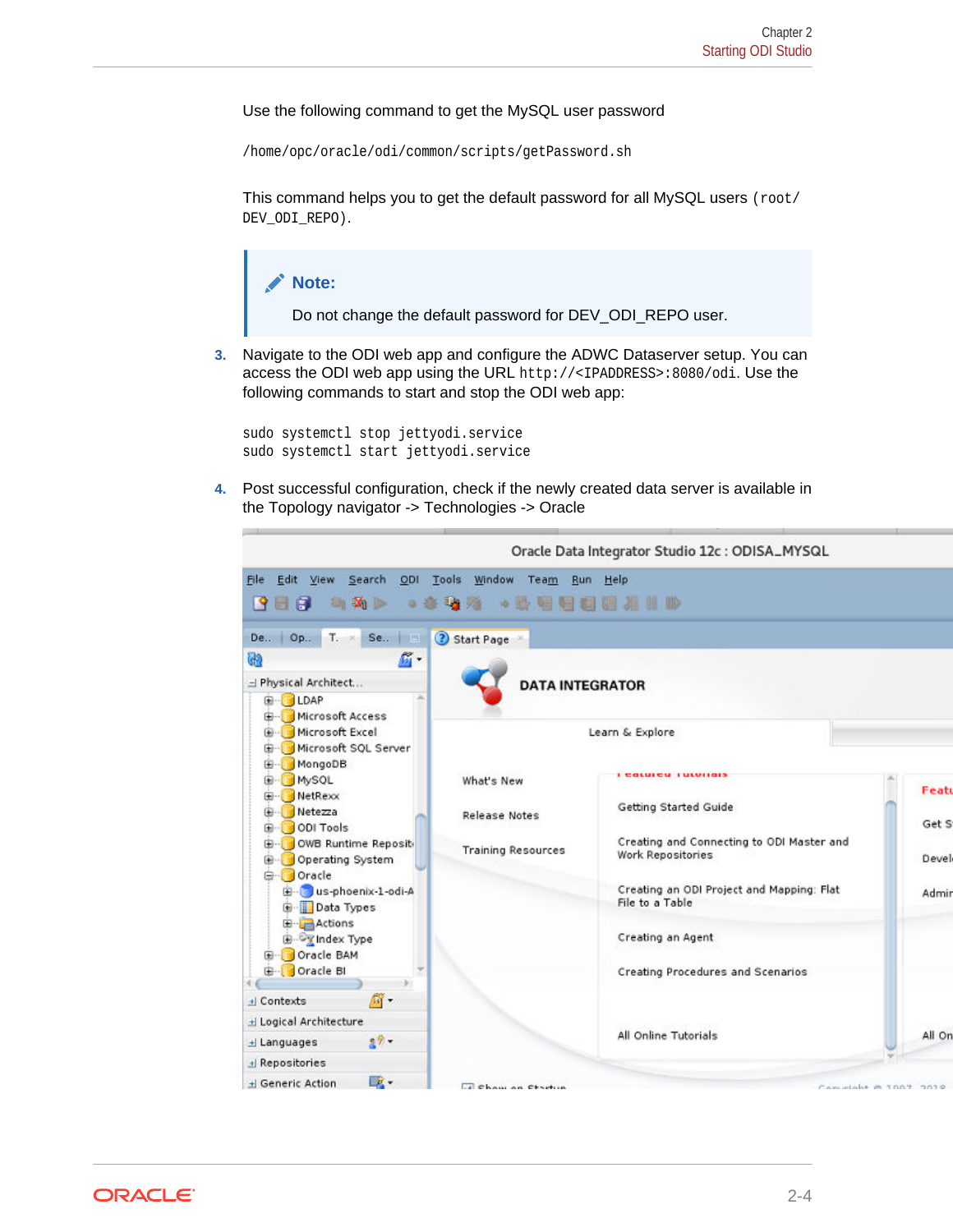**5.** In the ODI studio, check if the Oracle Standalone Agent is working. Use the follow‐ ing commands to stop and start the standalone agent:

sudo systemctl stop agentodi.service sudo systemctl start agentodi.service

Use the following command to know the status of the standalone agent:

sudo systemctl status agentodi.service

Use the following command to view the logs:

sudo journalctl -u agentodi.service -f

**6.** Depending on your network, you may need to provide proxy details for the data‐ base server JDBC connection.

| Op<br>т.<br>$Se$ $\Box$<br>De.,                                                                                                                                                                                                                                                                                                                                                                                                                                                                                                                       | ? Start Page                                                                                                                       | OracleDIAgent1                                                      | us-phoenix-1-odi-ADWCTRY2                                                                                                                                                                                               |
|-------------------------------------------------------------------------------------------------------------------------------------------------------------------------------------------------------------------------------------------------------------------------------------------------------------------------------------------------------------------------------------------------------------------------------------------------------------------------------------------------------------------------------------------------------|------------------------------------------------------------------------------------------------------------------------------------|---------------------------------------------------------------------|-------------------------------------------------------------------------------------------------------------------------------------------------------------------------------------------------------------------------|
| 廊<br>œ<br>- Physical Architect<br>E-LDAP<br>Microsoft Access<br>(∓)-<br>Microsoft Excel<br>$F - F$<br>Microsoft SQL Server<br>MongoDB<br>⊞…<br><b>E-MySQL</b><br>NetRexx<br>⊕<br><b>B</b> - Netezza<br><b>ODI</b> Tools<br>国<br><b>E-1</b> OWB Runtime Reposit<br>Operating System<br><b>B</b> Oracle<br>E- Jus-phoenix-1-odi-A<br>Data Types<br>E-Actions<br>E Cylndex Type<br><b>D</b> -Doracle BAM<br><b>B</b> - Oracle BI<br>л.<br>+ Contexts<br>+ Logical Architecture<br>$27 -$<br>$\pm$ Languages<br>+ Repositories<br>12.<br>+ Generic Action | <b>Test Connection</b><br>Definition<br><b>JDBC</b><br>On Connect/Disconnect<br>Datasources<br>Version<br>Privileges<br>Flexfields | <b>IDBC Driver:</b><br><b>IDBC URL:</b><br><b>Properties</b><br>Key | oracle.jdbc.OracleDriver<br>jdbc:oracle:thin:@(description=<br>(address=(https proxy=www-proxy-hqdc.us.c<br>=adb.us-phoenix-1.oraclecloud.com))(connect<br>oracle.net.ssl server dn match<br>oracle.net.wallet location |
| $\hat{z}$                                                                                                                                                                                                                                                                                                                                                                                                                                                                                                                                             | Overview                                                                                                                           |                                                                     |                                                                                                                                                                                                                         |

- **7.** Click Test connection, to check if the created ADW Dataserver is working.
- **8.** Depending on your network, you can setup a proxy for ODI. In ODI Studio, navi‐ gate to Tools, Preferences, Web Browser and Proxy, to setup a proxy for your net‐

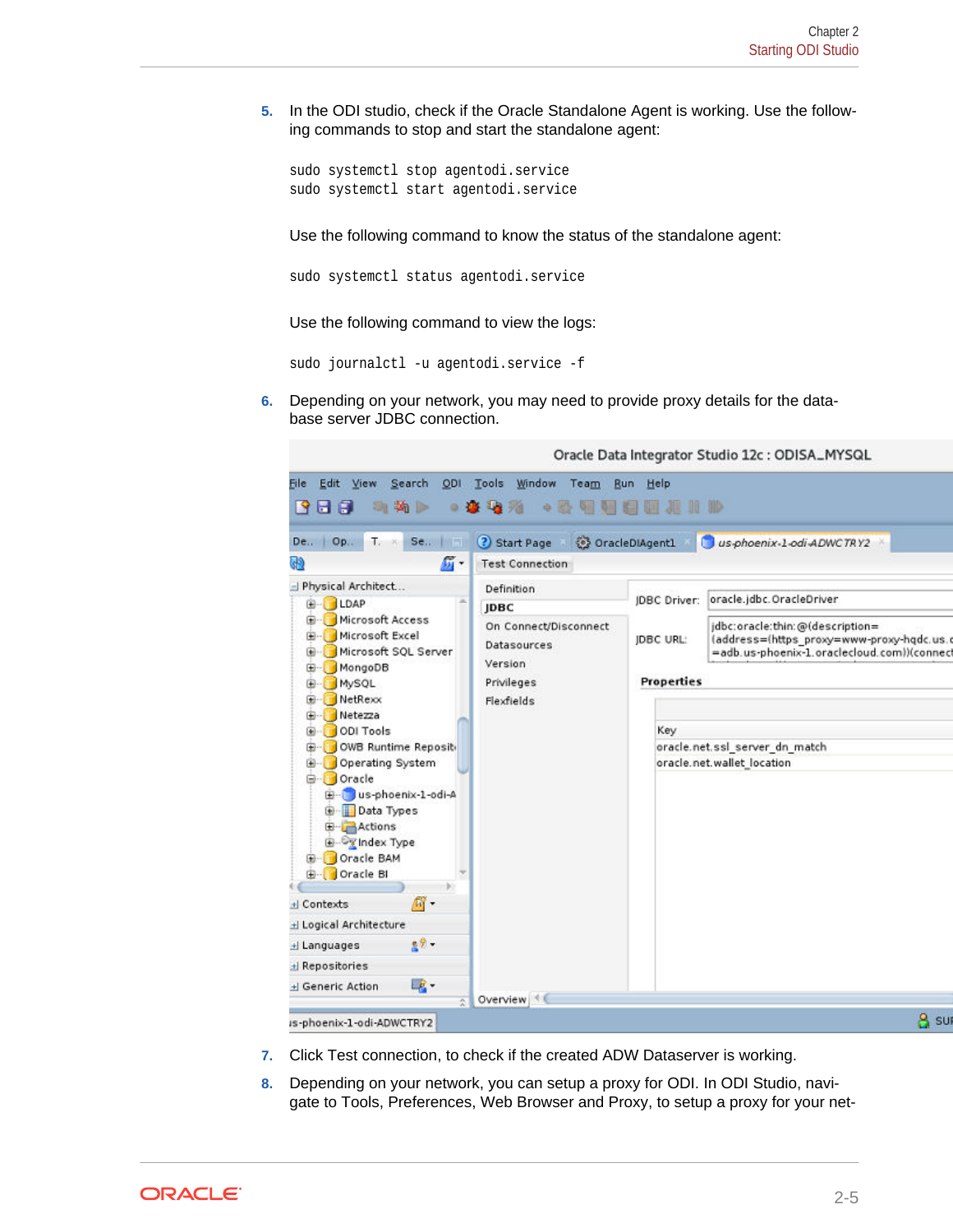<span id="page-15-0"></span>work. Proxy may be required for accessing certain hosts, for example - Oracle Ob‐ ject Storage.

For executing mappings and packages with the standalone agent:

Use the following command to stop the agent:

```
sudo systemctl stop agentodi.service
```
• From the ODI OCI instance, navigate to the location /home/opc/oracle/odi/ common/scripts and edit the file startAgent.py and add the following lines after the property after -Drepo.props=

```
-Dhttp.proxyHost=www-proxy-xxx.com -Dhttp.proxyPort=80 
-Dhttps.proxyHost=www-proxy-xxx.com -Dhttps.proxyPort=80 -cp
```
For example, after adding the above lines, your file should be like this:

```
 subprocess.call('nohup java 
-Drepo.props=odi-standalone-studio.properties 
-Dhttp.proxyHost=www-proxy-xxx.com -Dhttp.proxyPort=80 
-Dhttps.proxyHost=www-proxy-xxx.com -Dhttps.proxyPort=80 -cp 
$AGENTCLASSPATH oracle.odi.OdiStandaloneAgentStarter'+' '+oracledia-
gentPath+" 
&", shell=True)
```
Save the file and use the following command to start the agent:

sudo systemctl start agentodi.service

• Test the standalone agent from ODI studio to see if the agent has started suc‐ cessfully. Then run the mapping using the standalone agent.

#### **Note:**

Ensure you do not add any extra lines or space or tab on this file. Just add -D option within the line content. It is a python script and it requires proper line indentation to work.

#### **Note:**

If you are using a BI Cloud Connector Dataserver, you may need to add the BI Cloud Connector host to the Proxy Exclusion field.

# Configuring Data Sources and Targets

The physical components that store and expose structured data in Oracle Data Inte‐ grator (ODI) are defined as data servers. Each data server is always linked to a single technology. It stores information according to a specific technical logic, which is de‐ clared in the physical schemas attached to it.

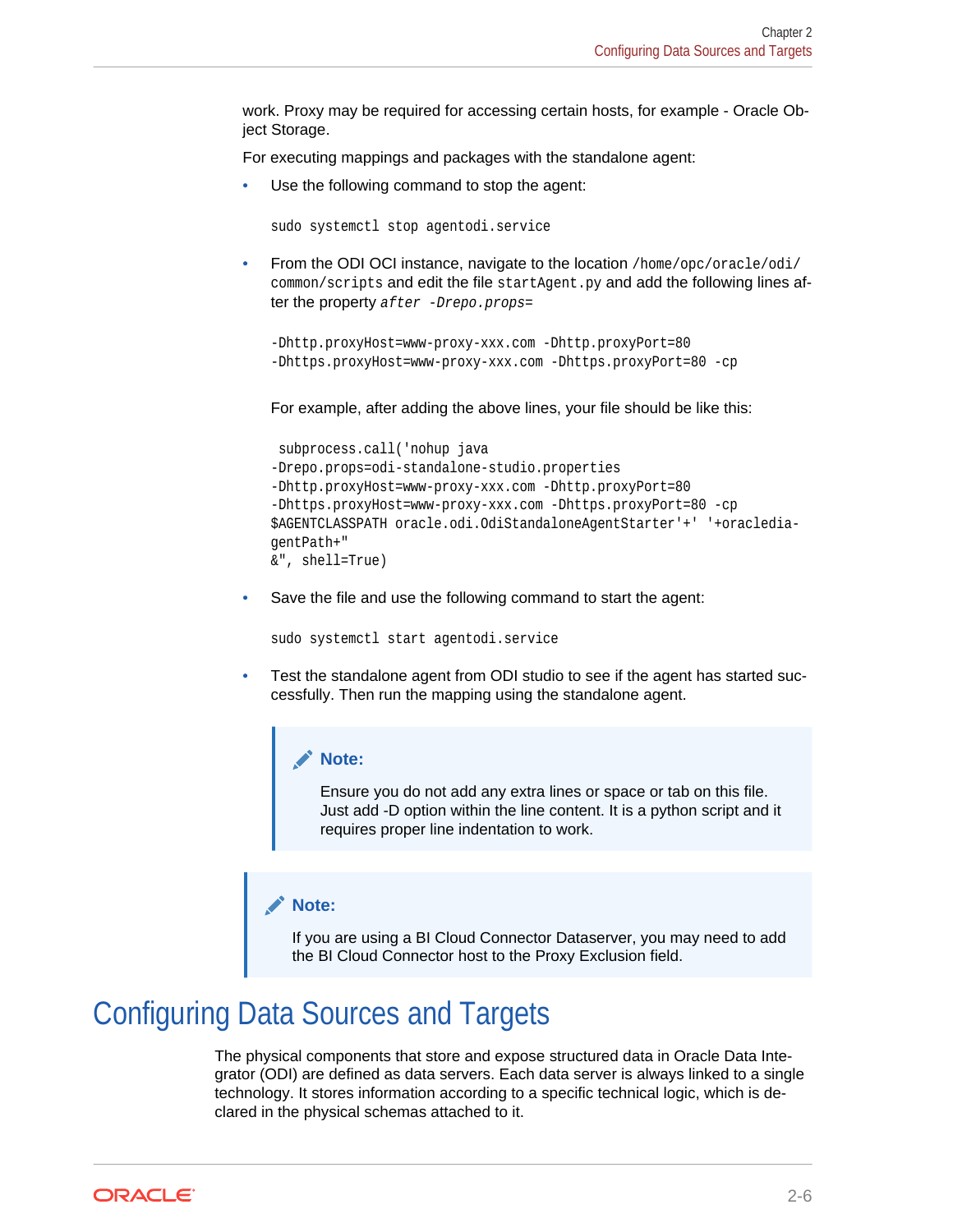<span id="page-16-0"></span>For example -

|                                                                                                                                                                                                                                   |        | Oracle Data Integrator Studio 12c : ODI TEST REPO                                                                                                                                                                                                                                                                                                                                                                                                                                                                           |
|-----------------------------------------------------------------------------------------------------------------------------------------------------------------------------------------------------------------------------------|--------|-----------------------------------------------------------------------------------------------------------------------------------------------------------------------------------------------------------------------------------------------------------------------------------------------------------------------------------------------------------------------------------------------------------------------------------------------------------------------------------------------------------------------------|
| Ble Edit View Search ODI Tools Window Team Bun Help<br>电电自同准非顺<br><b>PHE</b><br>动英国<br><b>CALLS</b><br>m<br>0.12<br>٠                                                                                                             |        |                                                                                                                                                                                                                                                                                                                                                                                                                                                                                                                             |
| Designer   Operator<br>Topology<br>Security                                                                                                                                                                                       |        | TEST_DATA_MAP1<br><sup>2</sup> Seosion Task Inser<br>Test ORA DS X<br>TEST DATA PROI . TEST DATA MODEL                                                                                                                                                                                                                                                                                                                                                                                                                      |
| <b>QB</b>                                                                                                                                                                                                                         | Aug.   | <b>Test Connection</b>                                                                                                                                                                                                                                                                                                                                                                                                                                                                                                      |
| - Physical Architecture<br>Networks<br>电<br>G-CODI Tools<br>8-C CONS Runtime Repository<br><b>B-Coperating System</b><br>G-Goracle<br><b>G-Test CRA DS</b><br><b>B-Boata Types</b><br>图 Actions<br>8- <sup>Si</sup> il Index Type |        | <b>Definition</b><br>Data Server<br><b>IDBC</b><br>Test_0RA_DS<br>On Connect/Disconnect<br>Name:<br>Datasources<br>Instance / dblink (Data Server):<br>Version<br>Connection<br>Privileges<br>Flexfields<br>TEST DATA<br>User:<br><br>Password:                                                                                                                                                                                                                                                                             |
| G-Coracle BAN<br>B-Coracle BI<br><b>B-1 Oracle BI Cloud Connector</b><br>8-Coracle BI Cloud Service<br>G-1 Oracle ERP Cloud<br>8-Coracle Enterprise Data Quality<br><b>G-1</b> Oracle GoldenGate                                  |        | NDI Connection<br>Une Credential File<br>Array Fetch Size: 30<br>Batch Update Size:  30<br>De                                                                                                                                                                                                                                                                                                                                                                                                                               |
| + Contexts                                                                                                                                                                                                                        | m-     |                                                                                                                                                                                                                                                                                                                                                                                                                                                                                                                             |
| - Logical Architecture<br>E-MongoDB<br><b>B-CONSOL</b><br>G-BriefReod<br>Bi-C Netezza<br>B-BODI Tools<br>8-C OWS Runtime Repository                                                                                               |        |                                                                                                                                                                                                                                                                                                                                                                                                                                                                                                                             |
| <b>B-Coperating System</b><br>G-I Oracle                                                                                                                                                                                          |        | Overview <sup>4</sup>                                                                                                                                                                                                                                                                                                                                                                                                                                                                                                       |
| <b>G-C</b> TEST DATA LS<br>8-Boata Types<br><b>田山高Actions</b><br>8- <sup>Sig</sup> Index Type<br>G-Coracle BAN<br>B-Boracle Bl<br>B-Coracle BI Cloud Connector<br>8-Coracle BI Cloud Service<br><b>Contracts</b> FRR Mount        |        | Master Repository Creation Wizard - Log<br>18:46:29 AMI Applying ODL from file /scratch/svachary/view_storage/svachary_odiocil/odi/mwh/odi/sdk<br>18:46:30 AMI Applying ODL from file /scratch/svachary/view_storage/svachary_odiocil/odi/mwh/odi/sdk<br>18:46:31 AMI Applying ODL from file /scratch/svachary/view_storage/svachary_odiocil/odi/mwh/odi/sdk<br>[Br46r38 AM] Applying DDL from file /scratch/svachary/view storage/svachary odiocil/odi/mwh/odi/sdk<br>[3:46:58 AM] Work repository creation is successful. |
| ± Languages                                                                                                                                                                                                                       | $-2 -$ |                                                                                                                                                                                                                                                                                                                                                                                                                                                                                                                             |
| ± Repositories                                                                                                                                                                                                                    |        |                                                                                                                                                                                                                                                                                                                                                                                                                                                                                                                             |
| El Generic Action                                                                                                                                                                                                                 | ug -   | Messages   Master Repository Creation Woord - Work Repository Creation Wizard -                                                                                                                                                                                                                                                                                                                                                                                                                                             |
| Kafka                                                                                                                                                                                                                             |        |                                                                                                                                                                                                                                                                                                                                                                                                                                                                                                                             |

For more information, refer to Overview of Oracle Data Integrator Topology chapter in *Developing Integration Projects with Oracle Data Integrator* guide.

# Reverse Engineering Data Models

To automatically populate datastores into the model, you reverse-engineer the model. A standard reverse-engineering uses the capacities of the JDBC driver used to con‐ nect the data server to retrieve the model metadata. A customized reverse-engineer‐ ing uses a reverse-engineering Knowledge Module (RKM), to retrieve metadata for a specific type of technology and create the corresponding datastore definition in the da‐ ta model.

For example -

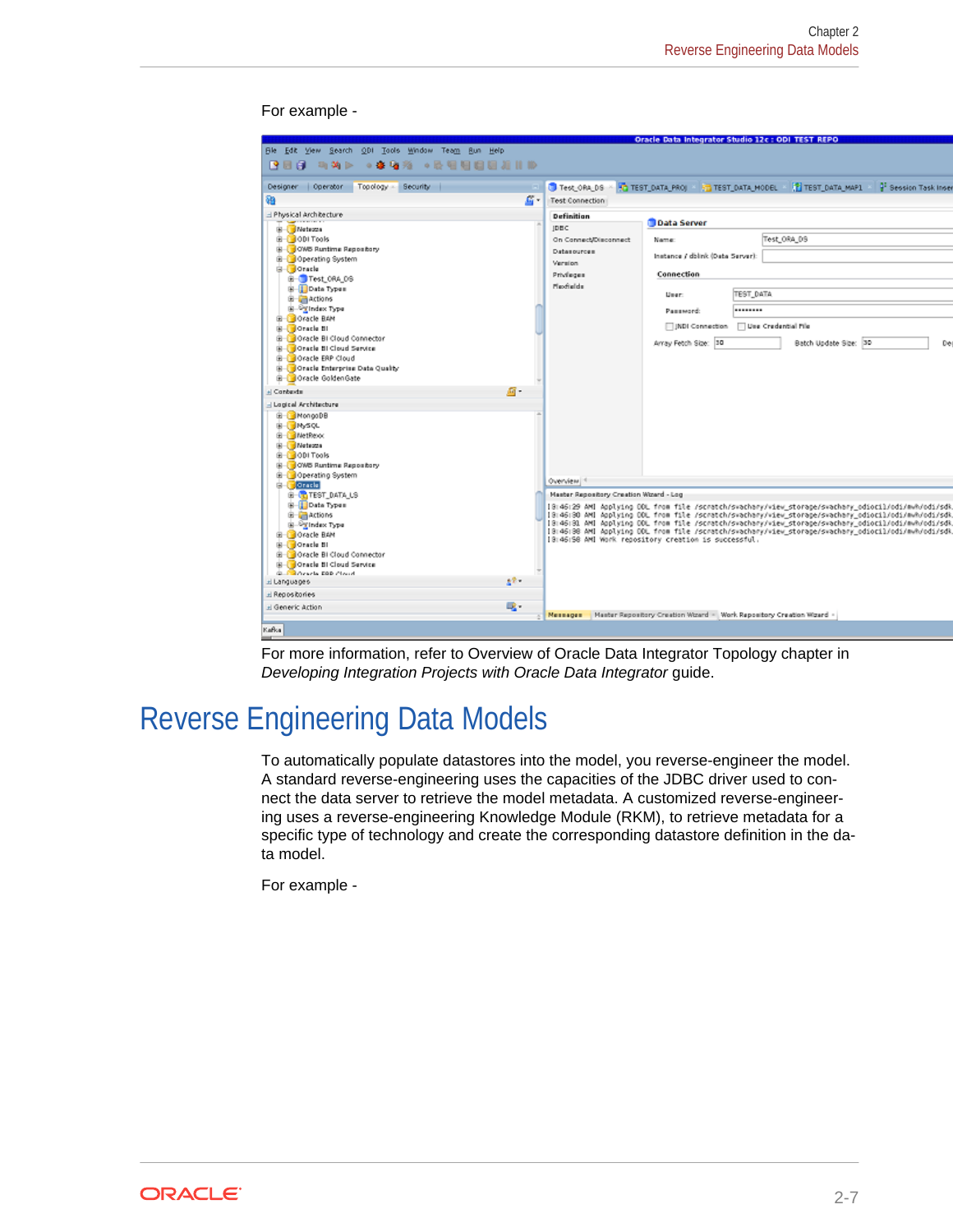

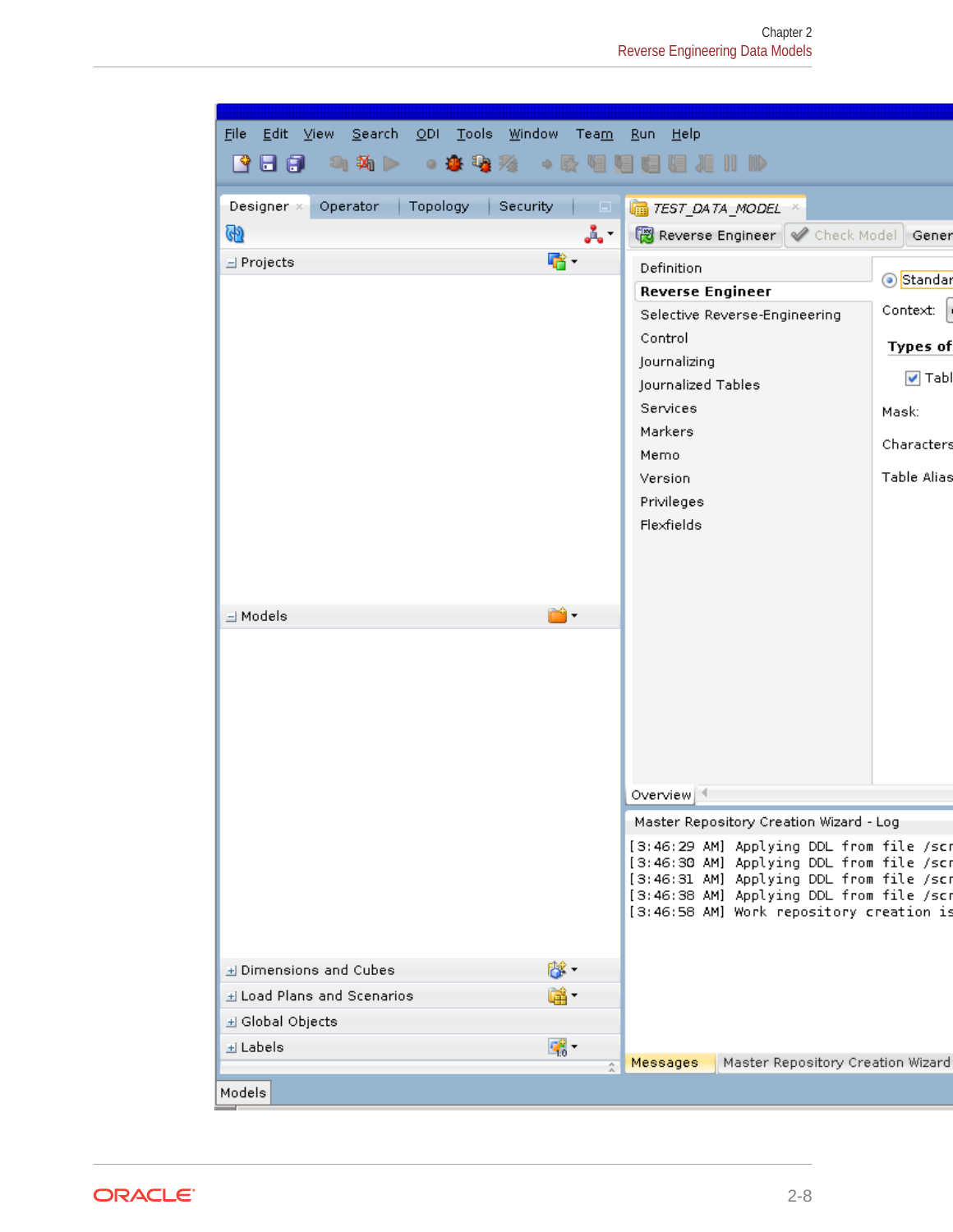For more information, refer to Creating and Reverse-Engineering a Model chapter in *Developing Integration Projects with Oracle Data Integrator* guide.

# <span id="page-18-0"></span>Creating Mappings

Mappings in Oracle Data Integrator (ODI) are the logical and physical organization of your data sources, targets, and the transformations through which the data flows from source to target. Mappings are made up of several parts, datastores, datasets, re-usable mappings, connectors, knowledge modules, variables, sequences, user functions, and other components. Optionally, you can specify a staging schema. You create and manage mappings using the mapping editor, which opens whenever you open a map‐ ping. Mappings are organized in folders under individual projects, found under Projects in the Designer Navigator.

For example -



For more information, refer to Creating and Using Mappings in *Developing Integration Projects with Oracle Data Integrator* guide.

# Monitoring ODI Executions

Monitoring your development executions consists of viewing the execution results and managing the development executions when the executions are successful or in error. Through Operator Navigator, you can view your execution results and manage your development executions in the sessions, as well as the Scenarios and Load Plans in production. Operator navigator stores this information in a work repository, while using the topology defined in the master repository.

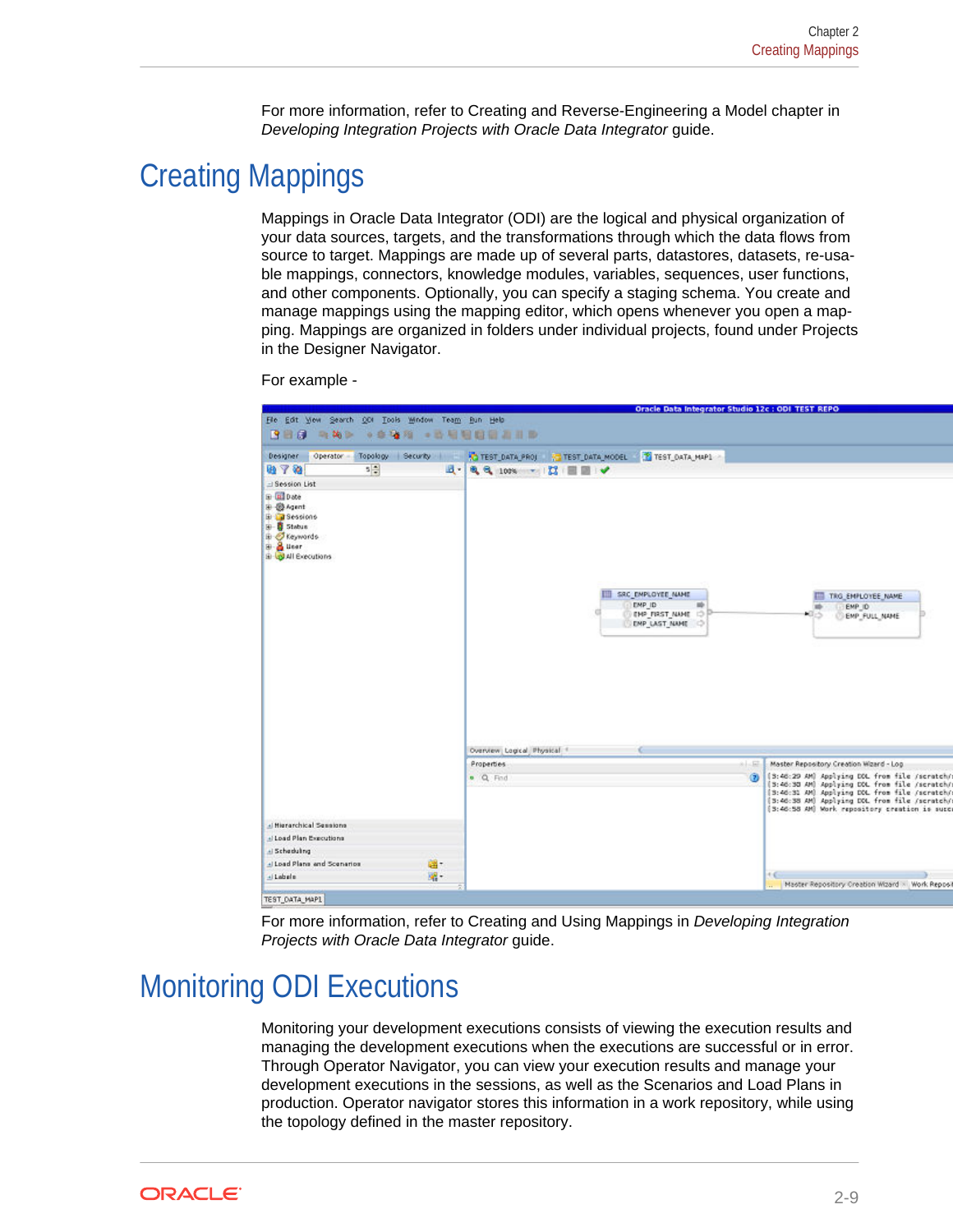<span id="page-19-0"></span>For example -

| Fis Edit Yew Search COI Tools Window Team Bun Help                                                                                                                                                                                                                                                                                                                                                                                                                                                                                                                                                                                                                                                                                                       | Oracle Data Integrator Studio 12c : ODI TEST REPO                                                                                                                                                                                                                                                                                                                                                                                                                                                                                                                                                                                                                                                                                                                                                                                                                                                                                                                                                                                                                                                                                                                                                                                   |                                                                             |
|----------------------------------------------------------------------------------------------------------------------------------------------------------------------------------------------------------------------------------------------------------------------------------------------------------------------------------------------------------------------------------------------------------------------------------------------------------------------------------------------------------------------------------------------------------------------------------------------------------------------------------------------------------------------------------------------------------------------------------------------------------|-------------------------------------------------------------------------------------------------------------------------------------------------------------------------------------------------------------------------------------------------------------------------------------------------------------------------------------------------------------------------------------------------------------------------------------------------------------------------------------------------------------------------------------------------------------------------------------------------------------------------------------------------------------------------------------------------------------------------------------------------------------------------------------------------------------------------------------------------------------------------------------------------------------------------------------------------------------------------------------------------------------------------------------------------------------------------------------------------------------------------------------------------------------------------------------------------------------------------------------|-----------------------------------------------------------------------------|
| 日日日<br>动场区<br>- 5 4 4 6 6 7 8 9 9<br>59.<br>$\circ$ $\bullet$<br>Topology Security<br><b>Designer</b><br>Operator -<br>5층<br>道·<br><b>BOY 09</b><br>- Session List<br>E-H Dabe<br>E-DI Today Uun 19, 2019)<br>B-2 C 1 - TEST DATA NAP1 Physical SC55 - Jun 19, 2019 3:56:43 AN<br>B-Ba Variables<br>E-9 210 - Physical STEP - Jun 19, 2019 3:56:43 AM<br><b>В-8 210 - SERIAL - MAP_NAIN</b><br><b>B-B-Q 20 - SERIAL - EU - TEST_DATA_LS_UNIT</b><br>9 80 - Insert new rows - KM Oracle Insert - Load TRG E<br>E-M Yesterday (Jun 18, 2019)<br>B-BI This Week - from Jun 16, 2019 - Jun 22, 2019<br><b>B-B</b> Years<br>B 商Agent<br><b>B</b> -Ca <sup>5</sup> Sessions<br>iii - B Status<br><b>E</b> <i>C</i> Keywords<br>il-8 user<br><b>B</b> Bocutions | TEST DATA NODEL 1 TEST DATA MAP1<br>5 Session Task Insert new rows - ISM Oracle Insert - Lo<br>TEST DATA PROJ<br><b>B2 8B</b><br>되어<br>Definition<br><sup>1</sup> Session Task<br>Code<br>Connection<br>Task Name: Insert new rows<br>Privileges<br><b>IKM Oracle Insert</b><br>Load TRG ENPLOYEE NAME<br>Invocation Log Level 5<br>Log Level<br>URL:<br><b>EiRecord Statistics</b><br>No. of Updates: D<br>No. of Inserts:<br>ID.<br>No. of Errors:<br>No. of Deletes: 0<br>No. of Raws:<br><b>Execution Statistics</b><br>lun 19, 2019 3:56:43 AM<br>Start:<br>Duration (seconds): 1<br>ElVariable and Sequence Values<br>Error Message:<br>Overview 1<br>Master Repository Creation Wizard - Log<br>[3:46:29 AM] Applying DDL from file /scratch/svachary/view_storage/svachary_odiocil/odi/mwh/odi/sdk/lib/script<br>[3:46:30 AM] Applying DDL from file /scratch/svachary/view storage/svachary odiocil/odi/mwh/odi/sdk/lib/script<br>[3:46:31 AM] Applying DOL from file /scratch/svachary/view_storage/svachary_odiocil/odi/mwh/odi/sdk/lib/script<br>[3:46:38 AM] Applying DDL from file /scratch/svachary/view storage/svachary odiocil/odi/mwh/odi/sdk/lib/script<br>[3:46:58 AM] Work repository creation is successful. | Stabus:<br>Done<br>Integra<br>Type:<br>30<br>Order:<br>End:<br>Reburn Code: |
| 36<br>El Hierarchical Sessions                                                                                                                                                                                                                                                                                                                                                                                                                                                                                                                                                                                                                                                                                                                           |                                                                                                                                                                                                                                                                                                                                                                                                                                                                                                                                                                                                                                                                                                                                                                                                                                                                                                                                                                                                                                                                                                                                                                                                                                     |                                                                             |
|                                                                                                                                                                                                                                                                                                                                                                                                                                                                                                                                                                                                                                                                                                                                                          |                                                                                                                                                                                                                                                                                                                                                                                                                                                                                                                                                                                                                                                                                                                                                                                                                                                                                                                                                                                                                                                                                                                                                                                                                                     |                                                                             |
| ±i Load Plan Executions                                                                                                                                                                                                                                                                                                                                                                                                                                                                                                                                                                                                                                                                                                                                  |                                                                                                                                                                                                                                                                                                                                                                                                                                                                                                                                                                                                                                                                                                                                                                                                                                                                                                                                                                                                                                                                                                                                                                                                                                     |                                                                             |
| al Scheduling                                                                                                                                                                                                                                                                                                                                                                                                                                                                                                                                                                                                                                                                                                                                            |                                                                                                                                                                                                                                                                                                                                                                                                                                                                                                                                                                                                                                                                                                                                                                                                                                                                                                                                                                                                                                                                                                                                                                                                                                     |                                                                             |
| al Load Plans and Scenarios<br>ѩ.                                                                                                                                                                                                                                                                                                                                                                                                                                                                                                                                                                                                                                                                                                                        |                                                                                                                                                                                                                                                                                                                                                                                                                                                                                                                                                                                                                                                                                                                                                                                                                                                                                                                                                                                                                                                                                                                                                                                                                                     |                                                                             |
| 唰.<br>eleds.                                                                                                                                                                                                                                                                                                                                                                                                                                                                                                                                                                                                                                                                                                                                             | Messages   Master Repository Creation Wzard - Work Repository Creation Wizard -                                                                                                                                                                                                                                                                                                                                                                                                                                                                                                                                                                                                                                                                                                                                                                                                                                                                                                                                                                                                                                                                                                                                                     |                                                                             |
| 30 - Insert new rows - KM Gracle Insert - Load TRG EMPLOYEE NAME                                                                                                                                                                                                                                                                                                                                                                                                                                                                                                                                                                                                                                                                                         |                                                                                                                                                                                                                                                                                                                                                                                                                                                                                                                                                                                                                                                                                                                                                                                                                                                                                                                                                                                                                                                                                                                                                                                                                                     |                                                                             |

For more information, refer to Monitoring Integration Processes chapter in *Administer‐ ing Oracle Data Integrator* guide.

# Installation Locations

Please note, the following installation locations are used by this image. You may need this information if you want to change any aspects of the installation:

**Table 2-1 Installation Locations**

| Area                                         | <b>Location on Server</b> |
|----------------------------------------------|---------------------------|
| Oracle Home                                  | /home/opc/oracle          |
| (home of the ODI installation for patching). |                           |
| OPatch Home                                  | /home/opc/oracle/OPatch   |
| MySOL Home                                   | /home/opc/mysql home      |

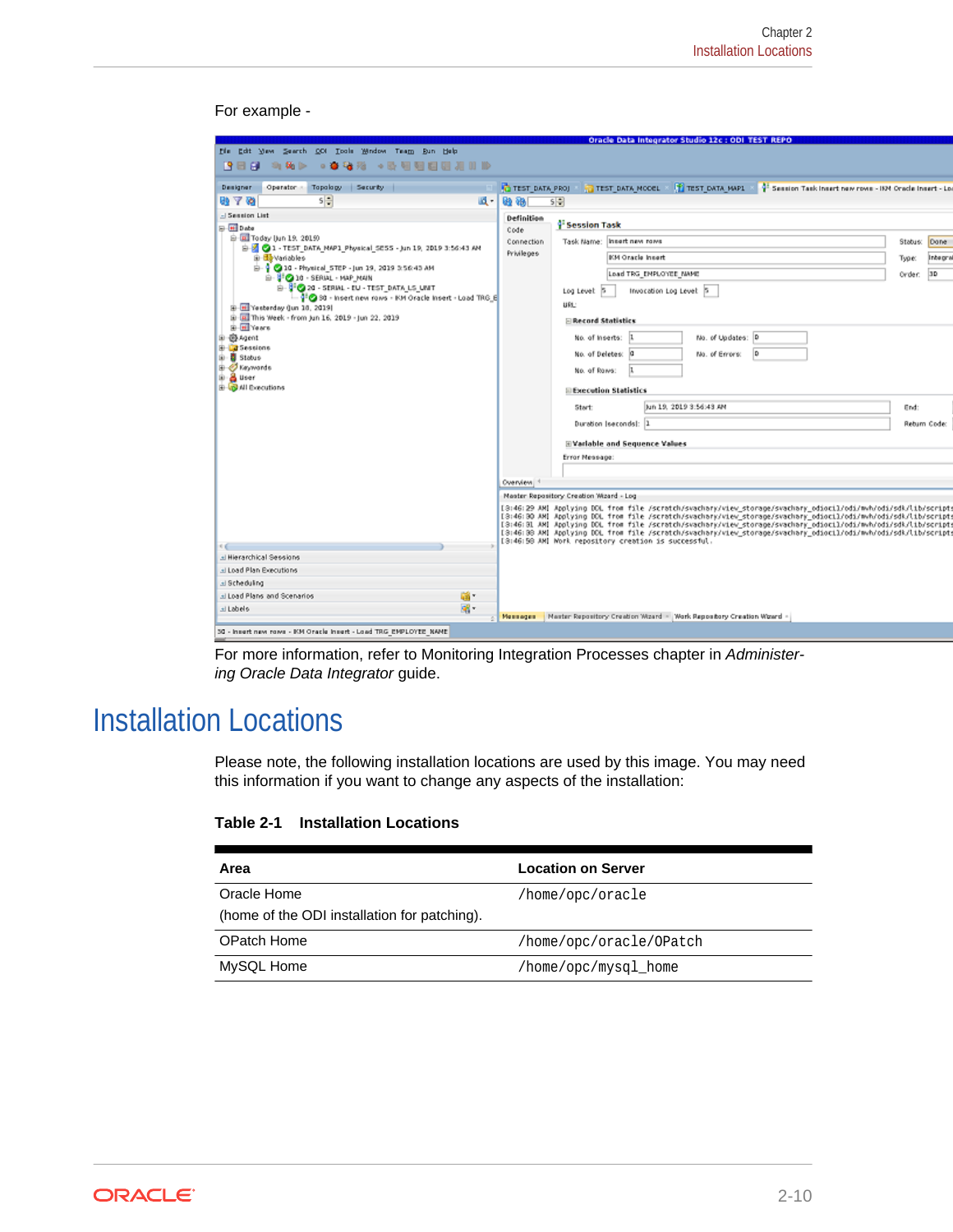<span id="page-20-0"></span>**Note:**

.

To retrieve the password stored in wallet, execute the following command -

/home/opc/oracle/odi/common/scripts/getPassword.sh

# Patching

The ODI image on the Oracle Cloud Marketplace contains a standard installation of ODI Marketplace v1.0.

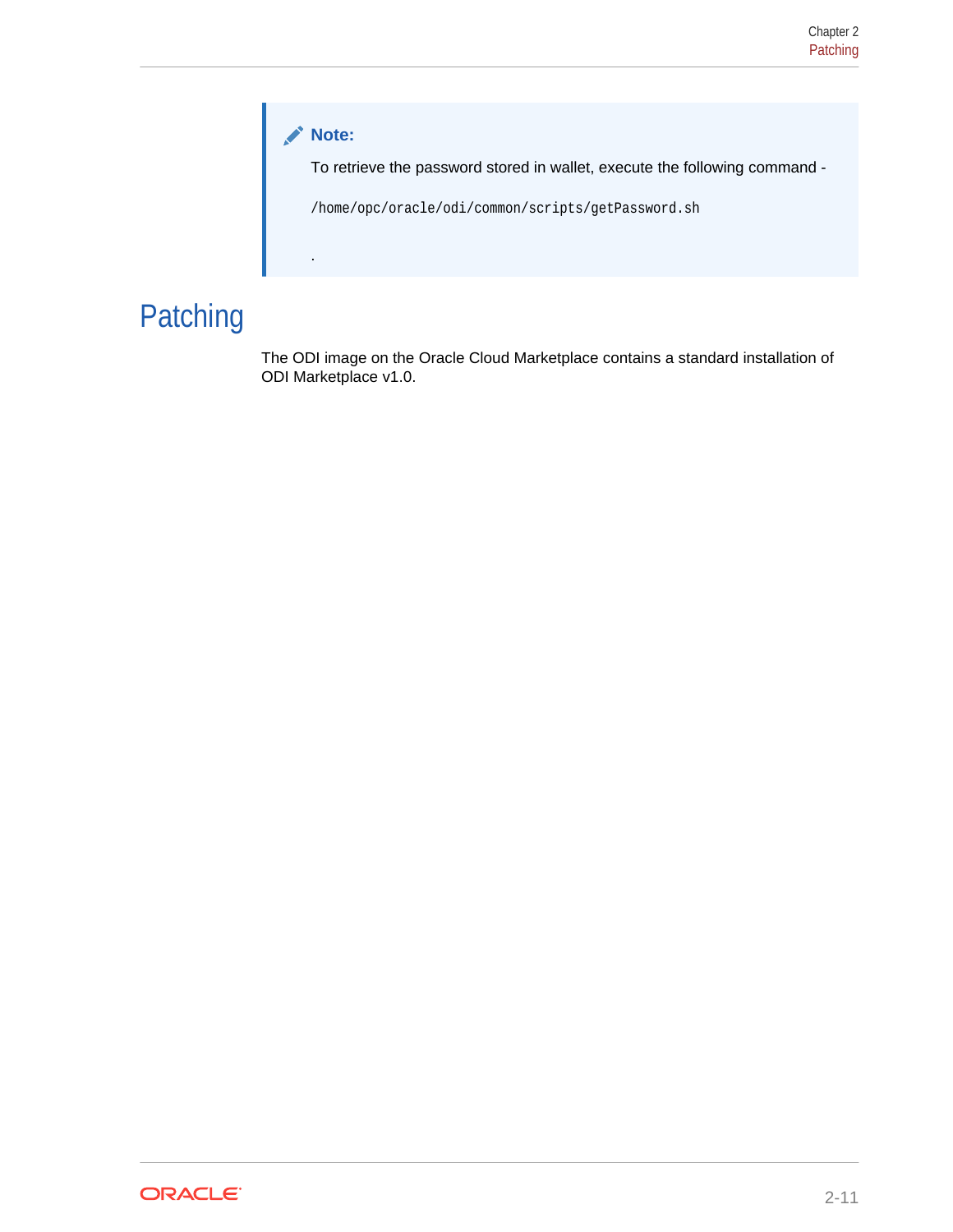# <span id="page-21-0"></span>3 Troubleshooting ODI on OCI

This chapter describes about various services associated with ODI on OCI and ways to troubleshoot them when you encounter issues while using them.

#### **Note:**

If you are facing issues connecting to ADW dataserver and MySQL reposito‐ ry after long hours of inactivity, try reconnecting to ODI repository to over‐ come this problem.

Services available in ODI VIM are:

jettyodi.service agentodi.service mysqlodi.service

Essential commands necessary for troubleshooting these services are:

Use the following command to check the status of embedded jetty service:

systemctl status jettyodi.service

Use the following command to check the log of embedded jetty service:

In a commandline type: journalctl -u jettyodi.service -f

systemd-journald can be configured to persist your systemd logs on disk, and it also provides controls to manage the total size of your archived logs. These set‐ tings are defined in /etc/systemd/journald.conf. To start persisting your logs, uncomment the Storage line in/etc/systemd/journald.conf and set its value to persistent. Your archived logs will be held in /var/log/journal. If this directory does not already exist in your file system, systemd-journald will create it. After updating your journald.conf, load the change: sudo systemctl restart systemdjournald

Use the following command to restart the embedded jetty service:

```
systemctl daemon-reload
systemctl restart jettyodi.service
```
Use the following command to restart mysql service:

```
systemctl daemon-reload
systemctl restart mysqlodi.service
```